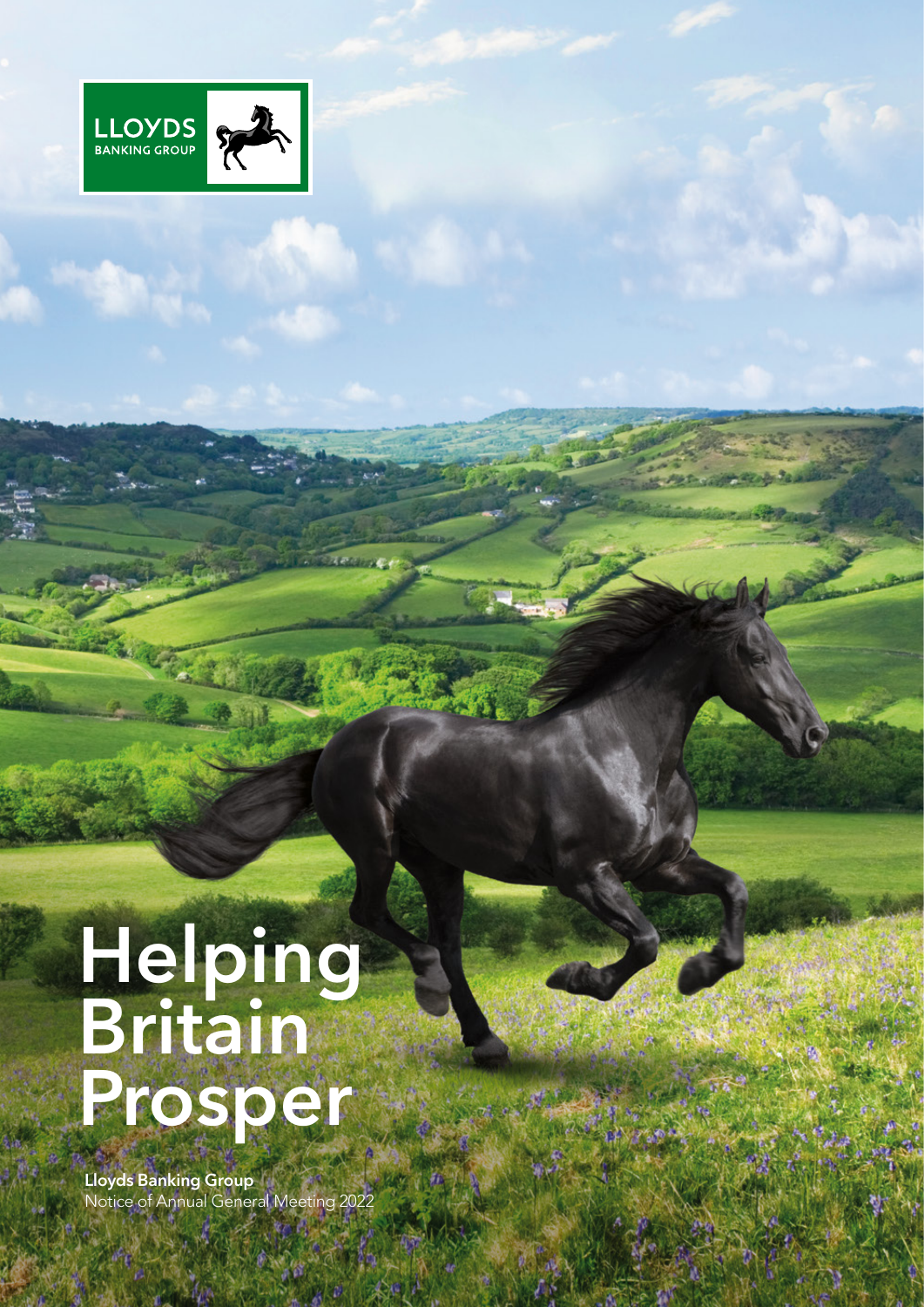### **Contents**

| Letter from the Chair                                                                |    |
|--------------------------------------------------------------------------------------|----|
| Notice of annual general meeting                                                     | 4  |
| Explanatory notes on resolutions                                                     |    |
| Important notes                                                                      |    |
| Frequently asked questions                                                           | 13 |
| Annual general meeting arrangements and facilities                                   | 14 |
| Appendix 1 - Directors standing for election or re-election                          |    |
| Appendix 2 - The principal features of the Lloyds Banking Group Share Incentive Plan |    |

Please refer to the Group's website, [www.lloydsbankinggroup.com](http://www.lloydsbankinggroup.com), for any significant updates on arrangements for the AGM

### **FORWARD LOOKING STATEMENTS**

This document contains certain forward-looking statements within the meaning of Section 21E of the US Securities Exchange Act of 1934, as amended, and section 27A of the US Securities Act of 1933, as amended, with respect to Lloyds Banking Group plc together with its subsidiaries (the Group) and its current goals and expectations. Statements that are not historical or current facts, including statements about the Group's or its directors' and/or management's beliefs and expectations, are forward looking statements. Words such as, without limitation, 'believes', 'achieves', 'anticipates', 'estimates', 'expects', 'targets', 'should', 'intends', 'aims', 'projects', 'plans', 'potential', 'will', 'would', 'could', 'considered', 'likely', 'may', 'seek', 'estimate', 'probability', 'goal', 'objective', 'deliver', 'endeavour', 'prospects', 'optimistic' and similar expressions or variations on these expressions are intended to identify forward looking statements. These statements concern or may affect future matters, including but not limited to: projections or expectations of the Group's future financial position, including profit attributable to shareholders, provisions, economic profit, dividends, capital structure, portfolios, net interest margin, capital ratios, liquidity, risk-weighted assets (RWAs), expenditures or any other financial items or ratios; litigation, regulatory and governmental investigations; the Group's future financial performance; the level and extent of future impairments and write-downs; the Group's ESG targets and/or commitments; statements of plans, objectives or goals of the Group or its management and other statements that are not historical fact; expectations about the impact of COVID-19; and statements of assumptions underlying such statements. By their nature, forward looking statements involve risk and uncertainty because they relate to events and depend upon circumstances that will or may occur in the future. Factors that could cause actual business, strategy, plans and/or results (including but not limited to the payment of dividends) to differ materially from forward looking statements include, but are not limited to: general economic and business conditions in the UK and internationally; market related risks, trends and developments; risks concerning borrower and counterparty credit quality; fluctuations in interest rates, inflation, exchange rates, stock markets and currencies; volatility in credit markets; volatility in the price of our securities; any impact of the transition from IBORs to alternative reference rates; the ability to access sufficient sources of capital, liquidity and funding when required; changes to the Group's credit ratings; the ability to derive cost savings and other benefits including, but without limitation, as a result of any acquisitions, disposals and other strategic transactions; inability to capture accurately the expected value from acquisitions; potential changes in dividend policy; the ability to achieve strategic objectives; insurance risks; management and monitoring of conduct risk; exposure to counterparty risk; credit rating risk; tightening of monetary policy in jurisdictions in which the Group operates; instability in the global financial markets, including within the Eurozone, and as a result of ongoing uncertainty following the exit by the UK from the European Union (EU) and the effects of the EU-UK Trade and Cooperation Agreement; political instability including as a result of any UK general election and any further possible referendum on Scottish independence; operational risks; conduct risk; technological changes and risks to the security of IT and operational infrastructure, systems, data and information resulting from increased threat of cyber and other attacks; natural pandemic (including but not limited to the COVID-19 pandemic) and other disasters; inadequate or failed internal or external processes or systems; acts of hostility or terrorism and responses to those acts, or other such events; geopolitical unpredictability; risks relating to sustainability and climate change (and achieving climate change ambitions), including the Group's ability along with the government and other stakeholders to measure, manage and mitigate the impacts of climate change effectively; changes in laws, regulations, practices and accounting standards or taxation; changes to regulatory capital or liquidity requirements and similar contingencies; assessment related to resolution planning requirements; the policies and actions of governmental or regulatory authorities or courts together with any resulting impact on the future structure of the Group; failure to comply with anti-money laundering, counter terrorist financing, anti-bribery and sanctions regulations; failure to prevent or detect any illegal or improper activities; projected employee numbers and key person risk; increased labour costs; assumptions and estimates that form the basis of our financial statements; the impact of competitive conditions; and exposure to legal, regulatory or competition proceedings, investigations or complaints. A number of these influences and factors are beyond the Group's control. Please refer to the latest Annual Report on Form 20-F filed by Lloyds Banking Group plc with the US Securities and Exchange Commission (the SEC), which is available on the SEC's website at [www.sec.gov](http://www.sec.gov), for a discussion of certain factors and risks. Lloyds Banking Group plc may also make or disclose written and/or oral forward-looking statements in other written materials and in oral statements made by the directors, officers or employees of Lloyds Banking Group plc to third parties, including financial analysts. Except as required by any applicable law or regulation, the forward-looking statements contained in this document are made as of today's date, and the Group expressly disclaims any obligation or undertaking to release publicly any updates or revisions to any forward looking statements contained in this document whether as a result of new information, future events or otherwise. The information, statements and opinions contained in this document do not constitute a public offer under any applicable law or an offer to sell any securities or financial instruments or any advice or recommendation with respect to such securities or financial instruments.

You can contact the Company's registrar, Equiniti Limited, through their website at www.shareview.co.uk. This website has lots of information for shareholders, as well as contact information channels dependent on the nature of your enquiry.

If you would like a paper copy of this notice, or a version in large print, Braille or on audio CD, please contact Equiniti on +44 (0) 371 384 2990.

Please use the country code if calling from outside the UK. Lines are open from 8:30am to 5:30pm (UK time), Monday to Friday (excluding public holidays in England and Wales).

Requests may also be made in writing to Equiniti Limited, Aspect House, Spencer Road, Lancing, West Sussex BN99 6DA.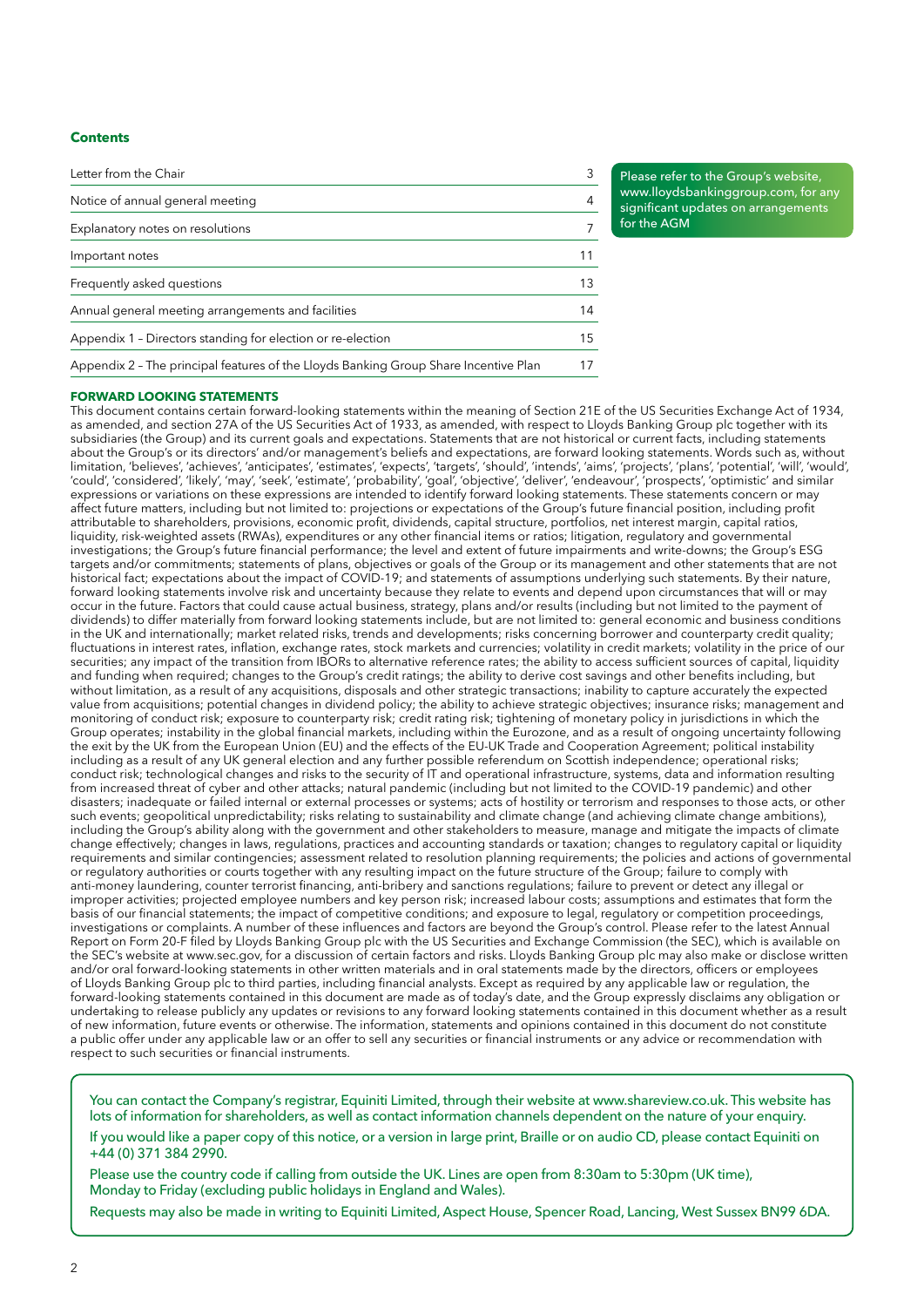# This document is important and requires your immediate attention.

If you have any doubt about the action you should take, it is recommended that you consult your stockbroker, solicitor, accountant, or other independent professional adviser authorised under the Financial Services and Markets Act 2000 if you are resident in the United Kingdom, or, if you reside elsewhere, another appropriately authorised financial adviser.

If you have received a hard copy version of this document and you have sold or transferred all your ordinary shares in Lloyds Banking Group plc, please give this document and the accompanying documents to the purchaser or transferee, or to the stockbroker, bank, or other agent through whom the sale or transfer was made for transmission to the purchaser or transferee.

# Letter from the Chair of Lloyds Banking Group plc



#### 23 March 2022

#### **Dear Shareholder**

I am pleased to set out the arrangements for Lloyds Banking Group plc's (the 'Company') annual general meeting (the 'AGM') for 2022 which will be held at the Edinburgh International Conference Centre, The Exchange, Edinburgh EH3 8EE on Thursday, 12 May 2022 at 11.00 am.

The notice of AGM is set out on pages 4 to 6 of this document.

The Annual Report and Accounts and Annual Review for the year ended 31 December 2021 are available on our website at www.lloydsbankinggroup.com/investors. For those shareholders receiving hard copy documents, a copy of either document, as appropriate, is enclosed together with a proxy form enabling you to exercise your voting rights.

The Board recognises the importance and value our shareholders place on engaging directly with us at the AGM and we are pleased that we can offer shareholders the opportunity to join us in person at this year's AGM. The AGM is an occasion for shareholders attending the meeting to express their views directly with the Board before voting on resolutions, and I hope you will take the opportunity to do so. To speed up the registration process, shareholders are able to pre-register their intention to attend the AGM through our website [www.lloydsbankinggroup.com/investors/shareholder](http://www.lloydsbankinggroup.com/investors/shareholder-information/shareholder-meetings)[information/shareholder-meetings.](http://www.lloydsbankinggroup.com/investors/shareholder-information/shareholder-meetings)

If you cannot attend the AGM, I encourage you to submit your questions or raise matters of concern as a shareholder in advance. To do so, please email [ShareholderQuestions@lloydsbanking.com](mailto:ShareholderQuestions%40lloydsbanking.com?subject=) with the subject line "AGM 2022". We welcome your correspondence and all emails will receive an individual response, where possible, before the AGM.

#### **COVID-19**

At the time of preparing this document, COVID-19 restrictions concerning large public gatherings have eased. However, the health and safety of our shareholders, our employees, and the wider communities in which we operate remain our primary concern. We will continue to monitor the situation as we approach the AGM. Any changes to the arrangements for the AGM due to COVID-19 will be made in line with the UK Government's, and in particular Scotland's, guidance and/or requirements and with health and safety as a priority.

We will notify shareholders of any significant updates to our AGM arrangements as soon as practicable on the shareholder information page of our website.

#### **Your Vote**

The Board strongly encourages shareholders to exercise their right to vote by appointing the Chair of the meeting, as set out on the proxy form, to be their proxy to exercise their right to vote at the AGM in accordance with their instructions. Shareholders can do this online or by submitting their proxy form by post. Simply follow the instructions as set out on your proxy card. Proxy appointments must be received by Equiniti no later than 11.00 am on Tuesday, 10 May 2022 to be valid.

The results of the votes on the proposed resolutions will be announced in the normal way as soon as practicable after the conclusion of the AGM.

#### **Your Dividend**

The Board is recommending for approval at the AGM a final dividend payment of 1.33 pence per ordinary share in respect of the financial year ended 31 December 2021. The Company will again be offering shareholders a choice of a share alternative to a cash dividend through its Dividend Reinvestment Plan ('DRIP'). Shareholders can find out more about the DRIP on page 7 of this document.

In addition to the final dividend, the Board has announced that it will return surplus capital through a share buyback programme of up to £2 billion, which is expected to be completed by 31 December 2022 ('Buyback Programme'). The Buyback Programme is being carried out by the Company using the authority to purchase its own ordinary shares approved by shareholders at the last AGM. The Company intends to cancel the shares it repurchases through the Buyback Programme. The Buyback Programme is subject to the continuing approval of the Prudential Regulation Authority.

#### **Your Board of Directors**

There have been a number of changes to your Board since the last AGM:

- Sara Weller retired as planned from the Board, and as Chair of the Responsible Business Committee, at the last AGM, with Amanda Mackenzie succeeding her as Chair of the Responsible Business Committee.
- On 30 September 2021, Nick Prettejohn stood down as a Non-Executive Director.
- Stuart Sinclair notified the Board of his intention to retire from the Board at this AGM. Stuart stood down as Chair of the Remuneration Committee with effect from 24 November 2021, with Alan Dickinson succeeding him in the role, having been a member of the Remuneration Committee since July 2015. Alan also continues in his role as Deputy Chair and Senior Independent Director.
- On 30 April 2021, Sir António Horta-Osório stepped down as Group Chief Executive and was succeeded by Charlie Nunn. Until Charlie's appointment became effective on 16 August 2021, William Chalmers, Group Chief Financial Officer, took on the role of acting Group Chief Executive.
- On 16 June 2021, we announced Harmeen Mehta's appointment as an independent Non-Executive Director, effective from 1 November 2021.

Biographical details of each Director seeking re-election, or election, are set out in Appendix 1 on pages 15 and 16 of this document.

#### **Recommendation**

The Board considers that all the resolutions in the notice of AGM are in the best interests of the Company and its shareholders, and recommends unanimously that you vote in favour of them. Your directors intend to vote in favour of all the resolutions in respect of their own holdings.

Yours faithfully

Kosi K deale

Notice of annual general meeting

re-election

3

Lloyds Banking Group plc is registered in Scotland, No. 95000. Registered office: The Mound Edinburgh EH1 1YZ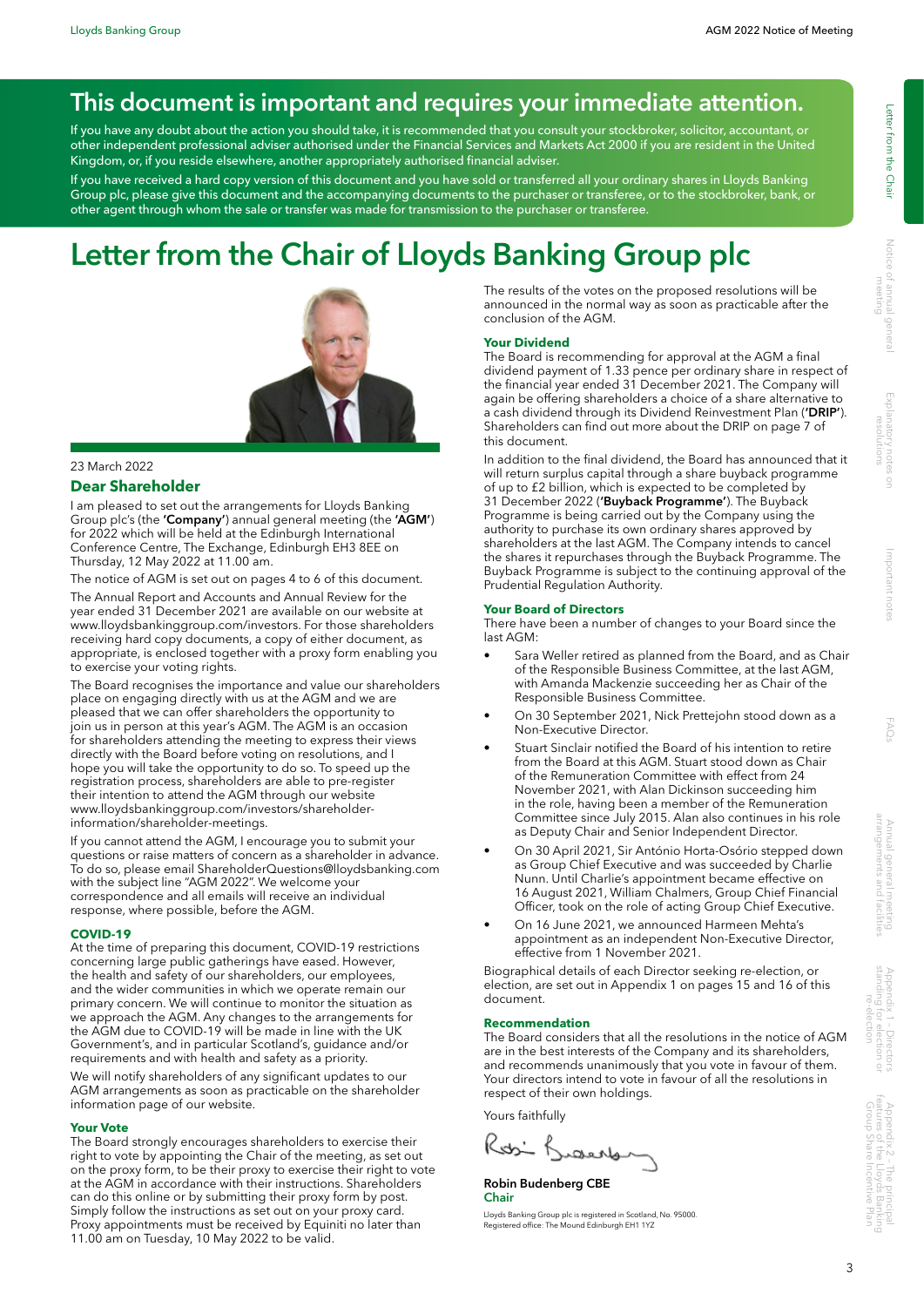# Notice of annual general meeting

The annual general meeting ('AGM') of Lloyds Banking Group plc (the 'Company' and unless set out to the contrary, the 'Group') will be held at the Edinburgh International Conference Centre, The Exchange, Edinburgh EH3 8EE on Thursday, 12 May 2022 at 11.00 am, to conduct the business set out in the resolutions below.

Resolutions 1 to 18 (inclusive) are proposed as ordinary resolutions. For each of these to be passed, more than half of the votes cast must be in favour of the resolution.

Resolutions 19 to 24 (inclusive) are proposed as special resolutions. For each of these to be passed, at least three-quarters of the votes cast must be in favour of the resolution.

The Board recommends unanimously that you vote in favour of all resolutions as they intend to do in respect of their own holdings.

#### **Resolution 1. Report and accounts**

To receive the Company's accounts and the reports of the Directors and of the auditor for the year ended 31 December 2021.

**Resolution 2.** To elect Ms H Mehta as a Director of the Company.

**Resolution 3.** To elect Mr C A Nunn as a Director of the Company.

**Resolution 4.** To re-elect Mr R F Budenberg as a Director of the Company.

**Resolution 5.** To re-elect Mr W L D Chalmers as a Director of the Company.

**Resolution 6.** To re-elect Mr A P Dickinson as a Director of the Company.

**Resolution 7.** To re-elect Ms S C Legg as a Director of the Company.

**Resolution 8.** To re-elect Lord Lupton as a Director of the Company.

**Resolution 9.** To re-elect Ms A F Mackenzie as a Director of the Company.

**Resolution 10.** To re-elect Ms C M Woods as a Director of the Company.

#### **Resolution 11. Directors' remuneration report**

To approve the Directors' remuneration report in the form set out on pages 101 to 117 of the Annual Report and Accounts for the year ended 31 December 2021.

#### **Resolution 12. Dividend**

To declare and pay a final dividend of 1.33 pence per ordinary share in respect of the financial year ended 31 December 2021, payable on 19 May 2022 to ordinary shareholders whose names appear in the register of members at the close of business on 8 April 2022.

#### **Resolution 13. Re-appointment of the auditor**

To re-appoint Deloitte LLP as auditor of the Company, to hold office until the conclusion of the next general meeting at which accounts are laid before the Company.

#### **Resolution 14. Auditor's remuneration**

To authorise the Audit Committee to set the remuneration of the Company's auditor.

#### **Resolution 15. Continued operation of the Lloyds Banking Group Share Incentive Plan**

To authorise the amendment of the Lloyds Banking Group Share Incentive Plan so as to allow the Directors of the Company to continue to operate the plan on its existing terms for a further 10 years.

#### **Resolution 16. Authority for the Company and its subsidiaries to make political donations or incur political expenditure**

- That the Company and those companies which are subsidiaries of the Company at any time during the period for which this resolution has effect be authorised for the purposes of Part 14 of the Companies Act 2006:
	- (i) to make political donations to political parties, and/or independent election candidates not exceeding £100,000 in total;
- (ii) to make political donations to political organisations other than political parties not exceeding £100,000 in total; and
- (iii) to incur political expenditure not exceeding £100,000 in total,

in each case during the period from the date of the passing of this resolution and ending on the date of the next annual general meeting of the Company or at the close of business on 30 June 2023, whichever is the earlier;

- (b) that all existing authorisations and approvals relating to political donations or expenditure under Part 14 of the Companies Act 2006 are hereby revoked without prejudice to any donation made or expenditure incurred prior to the date hereof pursuant to such authorisation or approval; and
- (c) that words and expressions defined for the purpose of the Companies Act 2006 shall have the same meaning in this resolution.

#### **Resolution 17. Directors' authority to allot shares**

That the Directors be generally and unconditionally authorised pursuant to and in accordance with Section 551 of the Companies Act 2006 to exercise all the powers of the Company to allot shares in the Company or grant rights to subscribe for or to convert any security into shares in the Company:

- (a) up to an aggregate nominal amount of £2,349,305,697; and
- (b) comprising equity securities (as defined in Section 560(1) of the Companies Act 2006) up to a further nominal amount of £4,698,611,394 (such amount to be reduced by the aggregate nominal amount of shares allotted or rights to subscribe for or to convert any security into shares in the Company granted under paragraph (a) above) in connection with an offer by way of a rights issue,

such authorities to apply in substitution for all previous authorities pursuant to Section 551 of the Companies Act 2006 and to expire at the conclusion of the next annual general meeting of the Company or at the close of business on 30 June 2023, whichever is the earlier, but, in each case, so that the Company may, before such expiry, make offers and enter into agreements during the relevant period which would, or might, require shares to be allotted or rights to subscribe for or convert other securities into shares to be granted after the authority given by this resolution has expired.

#### **Resolution 18. Directors' authority to allot shares in relation to the issue of Regulatory Capital Convertible Instruments**

That the Directors be generally and unconditionally authorised pursuant to and in accordance with Section 551 of the Companies Act 2006 to exercise all the powers of the Company to allot shares in the Company or grant rights to subscribe for or convert any security into ordinary shares in the Company:

- (a) up to an aggregate nominal amount of £1,250,000,000 in relation to the issue of Regulatory Capital Convertible Instruments; and
- (b) subject to applicable law and regulation, at such conversion prices (or such maximum or minimum conversion prices or conversion price methodologies) as may be determined by the Directors of the Company from time to time,

such authority to apply in addition to all other authorities pursuant to Section 551 of the Companies Act 2006 and to expire at the conclusion of the next annual general meeting of the Company or at the close of business on 30 June 2023, whichever is the earlier, save that, in each case, the Company may, before such expiry, make offers and enter into agreements during the relevant period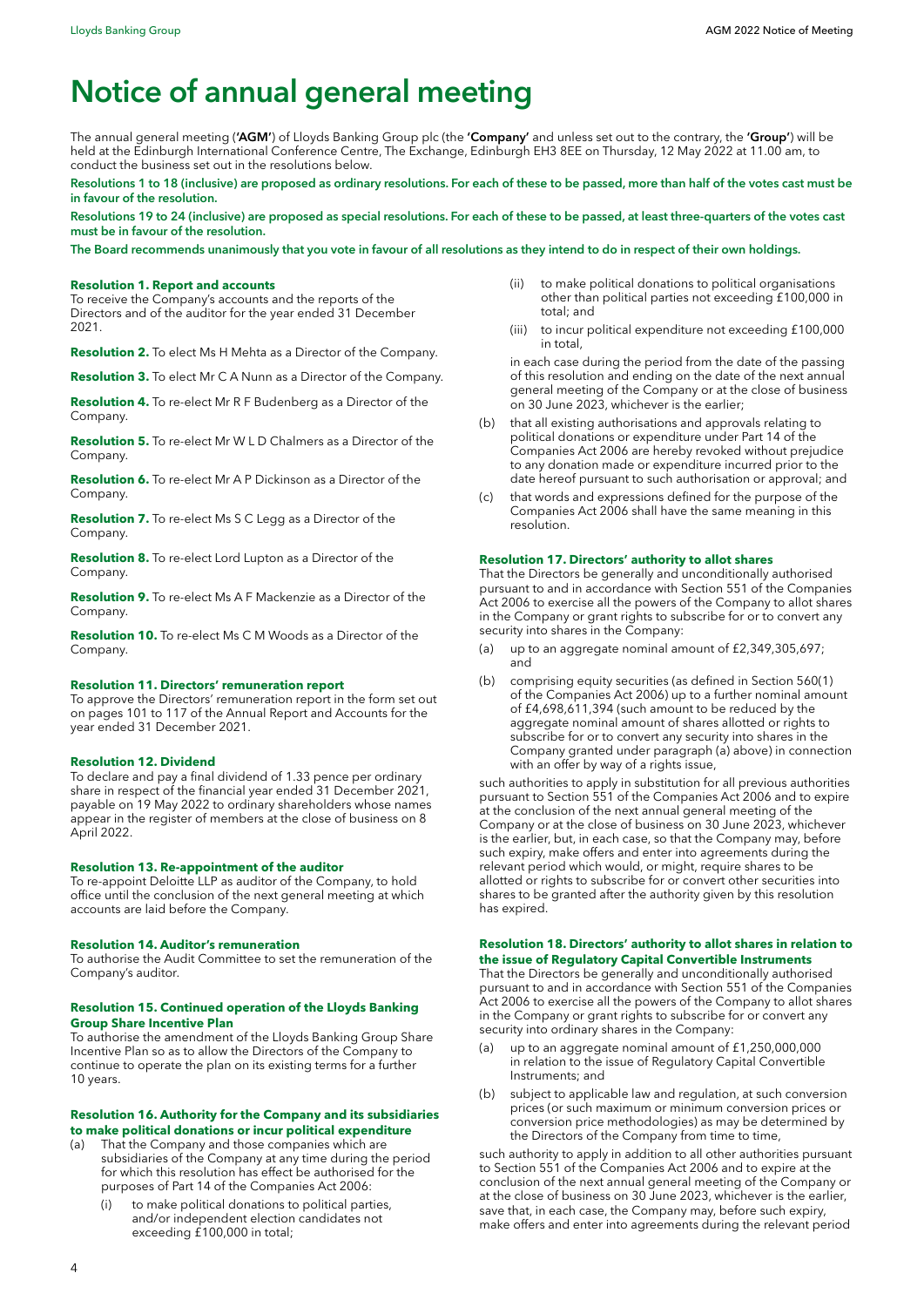Appendix 2 – The principal features of the Lloyds Banking Group Share Incentive Plan

which would, or might, require shares to be allotted or rights to subscribe for or to convert any security into ordinary shares to be granted after the authority given by this resolution has expired.

# **Resolution 19. Limited disapplication of pre-emption rights**

That, subject to the passing of Resolution 17, the Directors be authorised to allot equity securities (as defined in Section 560(1) of the Companies Act 2006) wholly for cash:

- (a) pursuant to the authority given by paragraph (a) of Resolution 17 or where the allotment constitutes an allotment of equity securities by virtue of Section 560(3) of the Companies Act 2006 in each case:
	- (i) in connection with a pre-emptive offer; and
	- (ii) otherwise than in connection with a pre-emptive offer, up to an aggregate nominal amount of £352,395,854; and
- (b) pursuant to the authority given by paragraph (b) of Resolution 17 in connection with a pre-emptive rights issue,

as if Section 561(1) of the Companies Act 2006 did not apply to any such allotment,

such authority to expire at the conclusion of the next annual general meeting of the Company or at the close of business on 30 June 2023, whichever is the earlier, save that the Company may, before such expiry, make offers and enter into agreements which would, or might, require equity securities to be allotted and treasury shares to be sold after the authority given by this resolution has expired and the Directors may allot equity securities and sell treasury shares under any such offer or agreement as if the authority had not expired.

#### **Resolution 20. Limited disapplication of pre-emption rights in the event of financing an acquisition transaction or other capital investment**

That, subject to the passing of Resolution 17 and in addition to any authority granted under Resolution 19, the Directors be authorised to allot equity securities (as defined in Section 560(1) of the Companies Act 2006) wholly for cash pursuant to the authority given by Resolution 17 or where the allotment constitutes an allotment of equity securities by virtue of Section 560(3) of the Companies Act 2006 as if Section 561(1) of the Companies Act 2006 did not apply to any such allotment, such authority to be:

- limited to the allotment of equity securities or sale of treasury shares up to an aggregate nominal amount of £352,395,854; and
- (b) used only for the purposes of financing (or refinancing, if the authority is to be used within six months after the original transaction) a transaction which the Board of Directors of the Company determines to be an acquisition or other capital investment of a kind contemplated by the Statement of Principles on Disapplying Pre-Emption Rights most recently published by the Pre-Emption Group prior to the date of this notice of AGM,

such authority to expire at the conclusion of the next annual general meeting of the Company or at the close of business on 30 June 2023, whichever is the earlier, save that the Company may, before such expiry, make offers and enter into agreements which would, or might, require equity securities to be allotted and treasury shares to be sold after the authority given by this resolution has expired and the Directors may allot equity securities and sell treasury shares under any such offer or agreement as if the authority had not expired.

#### **Resolution 21. Limited disapplication of pre-emption rights in relation to the issue of Regulatory Capital Convertible Instruments**

That, subject to the passing of Resolution 18, and without prejudice to any existing authority, the Directors be empowered to allot equity securities (as defined in Section 560(1) of the Companies Act 2006) wholly for cash:

(a) pursuant to the authority given by Resolution 18, up to an aggregate nominal amount of £1,250,000,000; and

(b) in relation to the issue of such Regulatory Capital Convertible Instruments, as if Section 561(1) of the Companies Act 2006 did not apply to any such allotment,

such power to expire at the conclusion of the next annual general meeting of the Company or at the close of business on 30 June 2023, whichever is the earlier, save that the Company may make offers and enter into agreements during this period which would, or might, require equity securities to be allotted after the power given by this resolution has expired.

# **Resolution 22. Authority to purchase ordinary shares**

That the Company be and is hereby generally and unconditionally authorised for the purposes of Section 701 of the Companies Act 2006 to make market purchases (within the meaning of Section 693(4) of the Companies Act 2006) of ordinary shares of 10 pence each in the capital of the Company and where such shares are held in treasury, the Company may use them for the purposes of its employees' share plans, provided that:

- (a) the maximum aggregate number of ordinary shares authorised to be purchased shall be 7,047,917,092;
- (b) the minimum price which may be paid for each ordinary share shall be 10 pence;
- (c) the maximum price, exclusive of expenses, which may be paid for each ordinary share shall be an amount equal to the higher of (i) 105 per cent. of the average of the closing price of the Company's ordinary shares as derived from the London Stock Exchange Daily Official List for the five London business days immediately preceding the day on which such share is contracted to be purchased or (ii) the higher of the price of the last independent trade and the highest current independent bid for an ordinary share in the capital of the Company on the trading venues where the market purchase by the Company pursuant to the authority conferred by this Resolution 22 will be carried out;
- (d) this authority shall expire at the conclusion of the next annual general meeting of the Company or at the close of business on 30 June 2023, whichever is the earlier, unless such authority is renewed before then; and
- (e) the Company may make a contract to purchase its ordinary shares under this authority before its expiry which would or might be executed wholly or partly after such expiry, and may make a purchase of its ordinary shares under that contract.

# **Resolution 23. Authority to purchase preference shares**

That the Company be and is hereby generally and unconditionally authorised for the purpose of Section 701 of the Companies Act 2006 to make market purchases (within the meaning of Section 693(4) of the Companies Act 2006) of the following issuances of securities:

- (a) £252,510,147 9.25 per cent. non-cumulative irredeemable preference shares;
- (b) £43,630,285 9.75 per cent. non-cumulative irredeemable preference shares;
- (c) £47,273,816 6.475 per cent. non-cumulative preference shares;
- (d) US\$48,990,000 6.413 per cent. non-cumulative fixed to floating rate preference shares; and
- (e) US\$37,627,000 6.657 per cent. non-cumulative fixed to floating rate preference shares,

(together, the 'Preference Shares'), provided that:

- (i) the maximum number of Preference Shares which may be purchased is all such Preference Shares in issue;
- (ii) the minimum price which may be paid for each Preference Share is the nominal value of the relevant Preference Share;
- (iii) the maximum price, exclusive of any expenses and any accrued dividends to the relevant settlement date, which may be paid for each Preference Share is 105 per cent. of the following: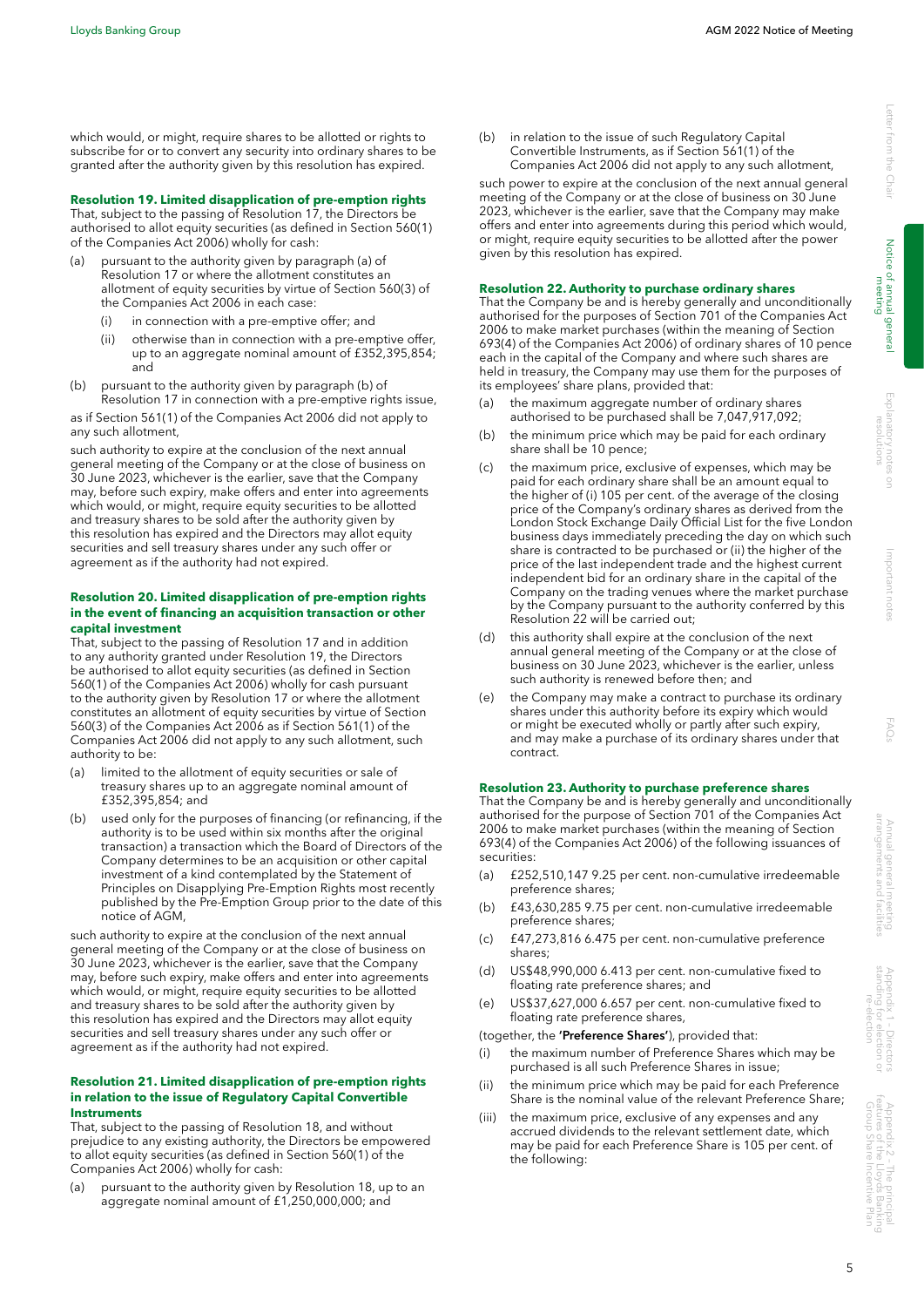# Notice of annual general meeting continued

- (A) in respect of any Preference Share denominated in U.S. dollars, the Bloomberg FIT Composite bid price shown on the relevant Bloomberg page ALLQ for the relevant Preference Share (or any replacement page which displays that price) at or around 11.00 am UK time on the London business day before the day on which the Company agrees or (if earlier) publicly announces an offer or invitation to buy such share;
- (B) in respect of any Preference Share denominated in pounds sterling, the London Stock Exchange bid price shown on the relevant Bloomberg page ALLQ for the relevant Preference Share (or any replacement page which displays that price) at or around 11.00 am UK time on the London business day before the day on which the Company agrees or (if earlier) publicly announces an offer or invitation to buy such share; or
- (C) in respect of any Preference Share, where the relevant bid price is not available as described in (A) or (B) above, the highest independent bid price shown on the relevant Bloomberg page ALLQ for the relevant Preference Share (or any replacement page which displays that price) at or around 11.00 am UK time on the London business day before the day on which the Company agrees or (if earlier) publicly announces an offer or invitation to buy such share;
- (iv) this authority shall expire at the conclusion of the next annual general meeting of the Company or at the close of business on 30 June 2023, whichever is the earlier, unless such authority is renewed before then; and
- (v) the Company may make a contract to purchase the Preference Shares under this authority before its expiry which would or might be executed wholly or partly after the expiry, and may make a purchase of the Preference Shares under that contract.

For the purposes of determining compliance with the conditions in paragraphs (ii) and (iii), the nominal value of the share or the relevant price (as applicable) shall, if necessary, be converted into the currency in which the purchase is to be made, calculated by reference to the spot rate of exchange between the currency of the nominal value or of the relevant price (as applicable) and the currency in which the purchase is to be made, as displayed on the appropriate page of the Bloomberg screen (or on the appropriate page of such other information service which publishes that rate from time to time) at or around 11.00 am UK time on the London business day before the day on which the Company agrees or (if earlier) publicly announces an offer or invitation to buy such share.

#### **Resolution 24. Notice period for general meetings**

That a general meeting of the Company, other than an annual general meeting, may be called on not less than 14 clear days' notice, such authority to expire at the conclusion of the next annual general meeting of the Company unless such authority is renewed at a general meeting of the Company before then.

A member entitled to attend and vote at the AGM can appoint a proxy or proxies to attend, speak and vote instead of that member.

A member may appoint more than one proxy in relation to the AGM provided that each proxy is appointed to exercise the rights attached to a different share or shares held by the member.

A proxy need not be a member of the Company.

Further information relating to voting and proxy appointments can be found on page 11 of this document. By order of the Board

Kate Cheedhan

### Kate Cheetham Company Secretary 23 March 2022

Registered office: The Mound Edinburgh EH1 1YZ Registered in Scotland, No. 95000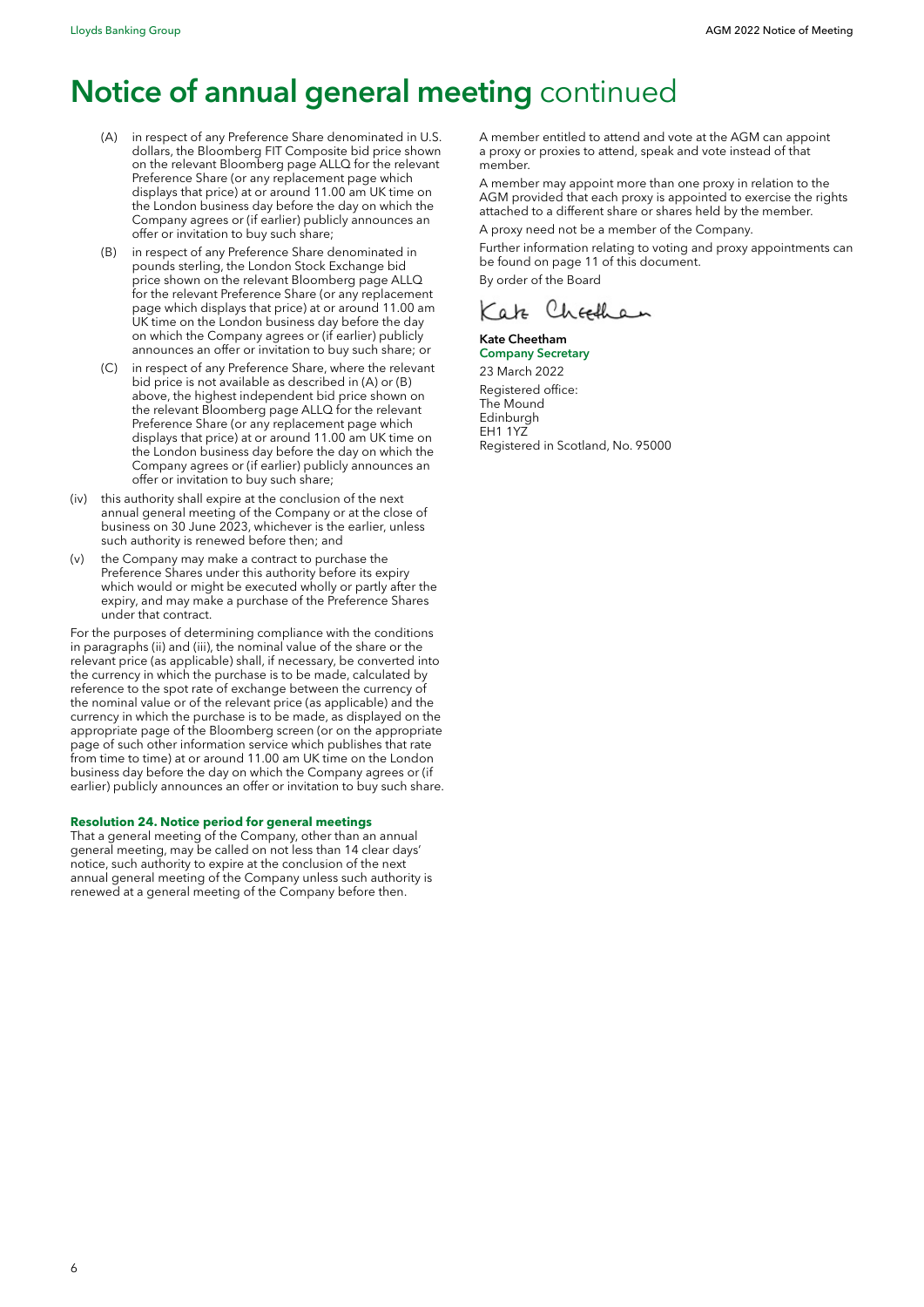# Explanatory notes on resolutions

#### **Resolution 1. Report and accounts**

The Directors are required to present the Company's accounts and the reports of the Directors and of the auditor for the year ended 31 December 2021 at the AGM.

#### **Resolutions 2 to 10. Elections of Harmeen Mehta and Charlie Nunn and the re-election of continuing Directors**

The Company's articles of association provide that any new Director appointed by the Board during the year may hold office only until the next AGM, when that Director must retire but shall be eligible for election as a Director by the shareholders at that meeting.

Harmeen Mehta and Charlie Nunn joined the Board since the last AGM and are accordingly seeking election by shareholders.

In accordance with the provisions of the UK Corporate Governance Code (the 'Code'), all of the other serving Directors at the time of the AGM will retire and submit themselves for reelection by shareholders, except Stuart Sinclair, who will retire at the conclusion of the meeting.

Given the Board's decision to defer the annual evaluation of its effectiveness until 2022, the Chair undertook individual assessments of the Non-Executive Directors in January 2022 and found that the Non-Executive Directors are committed and continue to operate effectively, individually and collectively as a board. In January 2022, a performance evaluation of the Chair was undertaken by the Non-Executive Directors, led by the Senior Independent Director, considering the views of the Executive Directors. The evaluation found the Chair's performance to be effective.

All Non-Executive Directors seeking election or re-election are independent in accordance with the criteria set out in the Code. The Chair was independent on appointment.

A summary of the skills, experience and contribution of each Director proposed for election and re-election, which in the Board's view illustrates why each Director's contribution is, and continues to be, important to the Company's long-term sustainable success, can be found in Appendix 1 on pages 15 and 16 of this document.

# **Resolution 11. Directors' remuneration report**

The Company is required to ask shareholders to approve by ordinary resolution the Directors' remuneration report in the form set out on pages 101 to 117 of the Annual Report and Accounts for the year ended 31 December 2021.

The Company's auditor, Deloitte LLP ('Deloitte'), has audited those parts of the Directors' remuneration report which are required to be audited and their report is issued in the Annual Report and Accounts for the year ended 31 December 2021.

In accordance with remuneration reporting rules, the vote on Resolution 11 is an advisory vote. This means that the Company can still act according to the annual report on remuneration as proposed if the resolution is not approved.

At the 2020 annual general meeting of the Company, the Directors' Remuneration Policy was approved by shareholders. The Directors' Remuneration Policy is not therefore required to be approved at this year's AGM. It is expected that the policy will be put to shareholders again at the Company's annual general meeting in 2023.

### **Resolution 12. Dividend**

Shareholders are being asked to approve a final dividend of 1.33 pence per ordinary share in respect of the financial year ended 31 December 2021.

An interim dividend for 2021 of 0.67p pence per ordinary share was paid on 13 September 2021, making a total dividend of 2 pence per ordinary share in respect of the financial year ended 31 December 2021. If the final dividend is approved by shareholders, it will be paid on 19 May 2022 to all ordinary shareholders whose names appear in the register of members at the close of business on 8 April 2022.

The Company will continue to offer shareholders the opportunity to use the cash dividend paid to purchase shares in the Company through its Dividend Reinvestment Plan ('DRIP') which is operated by Equiniti.

Shareholders who wish to join or cancel their participation in the DRIP for the final dividend must provide their instruction to Equiniti which must be received no later than 5.00 pm on 27 April 2022. Shareholders can find further information about the DRIP on the Company's website at the following address: [www.lloydsbankinggroup.com/investors/shareholder-information/](http://www.lloydsbankinggroup.com/investors/shareholder-information/dividends) [dividends.](http://www.lloydsbankinggroup.com/investors/shareholder-information/dividends)

Subject to shareholder approval of the final dividend, an entitlement notice in respect of the dividend paid and used to purchase shares under the DRIP will be dispatched by Equiniti to shareholders participating in the DRIP.

### **Resolutions 13 and 14. Auditor re-appointment and remuneration**

Resolution 13 proposes the re-appointment of Deloitte as auditor of the Company, to hold office until the conclusion of the next general meeting at which accounts are laid before the Company.

At the last AGM, following the Board's recommendation, the shareholders appointed Deloitte as auditor.

Resolution 14 follows best corporate governance practice in authorising the Audit Committee to set the auditor's remuneration.

The Audit Committee oversees the relationship with the external auditor and considers Deloitte's terms of engagement (including remuneration), as well as its independence and objectivity. The Audit Committee considered the effectiveness and performance of Deloitte and the audit process, and concluded that it was satisfied with Deloitte's performance.

Further details of the work carried out by the Audit Committee are set out on pages 90 to 93 of the Annual Report and Accounts for the year ended 31 December 2021.

#### **Resolution 15. Continued operation of the Lloyds Banking Group Share Incentive Plan**

The Company considers it important for employees to have the opportunity to acquire shares in Lloyds Banking Group, and the Lloyds Banking Group Share Incentive Plan (the 'SIP') is a very important part of the Company's approach to rewarding and incentivising the whole of the Group's employee base. The SIP is an all-employee plan that operates in accordance with qualifying requirements of HM Revenue & Customs and applicable tax legislation. The SIP was adopted by the Company, with shareholder approval, in 2001, and the operation of the SIP was reapproved by shareholders for a further period of ten years in 2012.

In line with good practice, the Company is therefore now seeking shareholder approval to enable the continued operation of the SIP on its existing terms for a further period of 10 years. It is our intention to seek renewal of the authority after 10 years or as required by the Investment Association guidelines.

The terms of the amendment to permit the continued operation of the SIP, and a summary of the principal features of the SIP, are set out in Appendix 2 on page 17.

# **Resolution 16. Authority for the Company and its subsidiaries to make political donations or incur political expenditure**

This resolution will renew the authority to incur expenditure which would otherwise be prohibited under Part 14 of the Companies Act 2006.

In accordance with Group policy, the Company does not make any political donations or incur political expenditure in the UK within the ordinary meaning of those words.

However, the definitions of political donations, political organisations and political expenditure used in the Companies Act 2006 are very wide and the penalties for breaching the legislation, even if inadvertent, are severe. As a result, such definitions may cover activities that form part of relationships that are an accepted part of engaging with our stakeholders.

The activities referred to above are not designed to support any political party nor to influence public support for any political party. The authority the Company is requesting is a precautionary measure to ensure that the Company can continue to support

meeting

re-election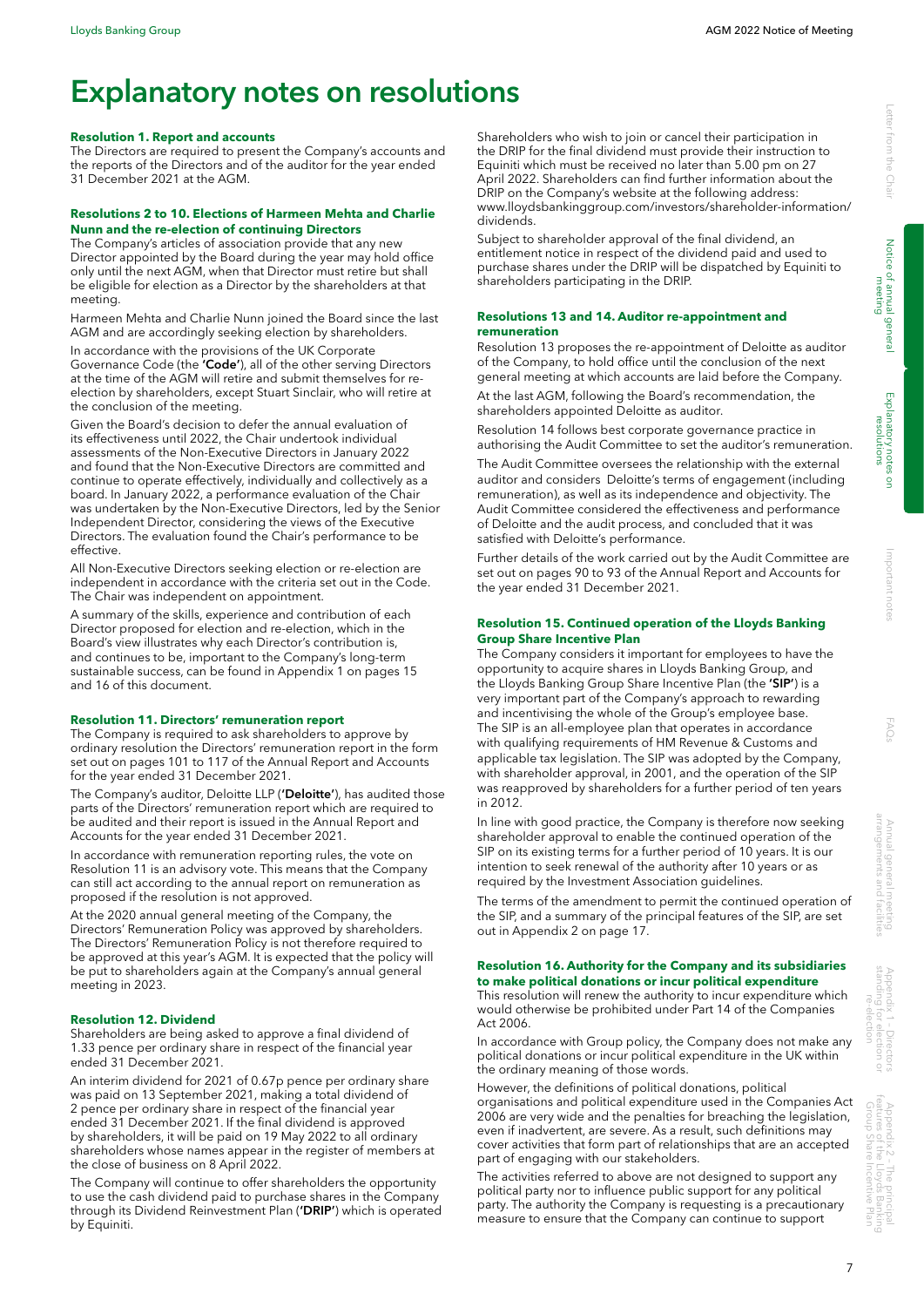# **Explanatory notes on resolutions continued**

the community and put forward its views without inadvertently breaching the Companies Act 2006.

While shareholders are permitted to grant authority for up to four years, the Directors will seek shareholder authority each year in accordance with best practice.

#### **Resolution 17. Directors' authority to allot shares**

This resolution, as in previous years, renews the Directors' authority to allot shares.

It gives the Directors the maximum flexibility permitted by corporate governance guidelines to respond to market developments and to enable allotments to take place to finance business opportunities as they arise.

The Directors consider it desirable to have this flexibility.

Paragraph (a) gives the Directors the authority to issue new shares and grant rights to subscribe for, or convert other securities into, shares up to a nominal value of £2,349,305,697, equivalent to one third of the whole of the issued ordinary share capital of the Company, exclusive of treasury shares, as at the close of business on 22 March 2022, being the latest practicable date prior to publication of this notice of AGM.

Paragraph (b) authorises the Directors to allot shares and grant rights to subscribe for, or convert other securities into, shares in connection with a rights issue up to a further one-third. The aggregate of the amounts in paragraphs (a) and (b) of Resolution 17 represents a total of approximately two-thirds of the whole of the issued ordinary share capital of the Company, exclusive of treasury shares, as at the close of business on 22 March 2022, being the latest practicable date prior to publication of this notice of AGM. Information on the issued share capital can be found on page 11 of this document.

No shares are held in treasury as at the date of this document. The authority being sought is in line with The Investment

Association's Share Capital Management Guidelines issued in July 2016.

If this resolution is passed, this authority will expire at the conclusion of the next annual general meeting of the Company or at the close of business on 30 June 2023, whichever is the earlier. There are no present plans to undertake a rights issue or to allot new shares save that the Directors may, as part of capital management planning, authorise new issuances of ordinary shares in an amount that is not material in relation to the Company's capital.

For the purposes of this resolution, 'rights issue' means an offer to:

- (a) ordinary shareholders in proportion (as near as may be practicable) to their existing holdings; and
- (b) people who are holders of other equity securities if this is required by the rights of those securities or, if the Directors consider it necessary, as permitted by the rights of those securities,

to subscribe for further securities by means of the issue of a renounceable letter (or other negotiable document) which may be traded for a period before payment for the securities is due, but subject in both cases to such exclusions or other arrangements as the Directors may deem necessary or expedient in relation to treasury shares, fractional entitlements, record dates, legal, regulatory or practical problems in, or under the laws of, any territory or jurisdiction.

#### **Resolution 18. Directors' authority to allot shares in relation to the issue of Regulatory Capital Convertible Instruments**

This resolution, as in previous years, renews the Directors' authority to allot shares or grant rights to subscribe for or convert any security into ordinary shares, in accordance with Section 551 of the Companies Act 2006, up to an aggregate nominal amount of £1,250,000,000 in connection with the issue of Regulatory Capital Convertible Instruments.

The authority sought in this resolution will be utilised as considered desirable to comply with or maintain compliance with regulatory capital requirements or targets applicable to the Group.

The Company intends to seek to renew authority for the issuance of such Regulatory Capital Convertible Instruments on an annual basis. The amount of this authority is, in aggregate, equivalent to approximately 17.74 per cent. of the issued ordinary share capital of the Company, as at the close of business on 22 March 2022, being the latest practicable date before the publication of this notice of AGM.

No ordinary shares are held in treasury as at the date of this document.

Resolutions 18 and 21 provide the Directors with the authority to issue Regulatory Capital Convertible Instruments which contain contractual debt to equity conversion features. The resolutions are not intended to provide authority for any bail-in or conversion of capital or senior debt obligations pursuant to the Banking Act 2009, as amended, or otherwise.

This authority is separate and distinct from the authority sought in Resolution 17 which is the usual authority sought on an annual basis in line with the Share Capital Management Guidelines issued by The Investment Association.

If this resolution is passed, this authority will expire at the conclusion of the next annual general meeting of the Company or at the close of business on 30 June 2023, whichever is the earlier.

Conditional upon the passing of Resolutions 18 and 21, the Directors would not expect to make use of Resolutions 17,19 or 20 to issue Regulatory Capital Convertible Instruments, although these resolutions may be used for other purposes and, if so used, would have the effect of diluting the interests of ordinary shareholders.

Regulatory Capital Convertible Instruments include additional tier 1 ('AT1') instruments which convert into ordinary shares of the Company should the Company's common equity tier 1 ratio fall below a contractually defined trigger point.

For the purpose of this resolution:

'Regulatory Capital Convertible Instruments' means any securities to be issued by the Company or any member of the Group, or by a company outside of the Group with the consent of the Company or a member of the Group and which are intended on issue to form all or part of a type or class of securities the terms of which are eligible to meet any Regulatory Capital Requirements and which are:

- (a) convertible into or exchangeable for ordinary shares of the Company; or
- (b) issued together with share warrants relating to ordinary shares of the Company,

and in each case, which grant to, or require, the holder of such security and/or its nominee a right or obligation (as applicable) to subscribe for such ordinary shares following a specified event relating to an actual or prospective adverse change in the capital position or viability of the Company, any member of the Group or the Group as a whole or any other event specified in the Regulatory Capital Requirements as defined below and otherwise on such terms as may be determined by the Directors of the Company or a committee thereof upon issue;

'Regulatory Capital Requirements' means any applicable requirements specified by the Prudential Regulation Authority or other such authority having primary supervisory authority with respect to the Company from time to time in relation to the margin of solvency, capital resources, capital, contingent capital or buffer capital of the Company, a member of the Group or the Group taken as a whole; and

'Group' means the Company, its subsidiaries and its subsidiary undertakings from time to time.

#### **Resolutions 19 and 20. Limited disapplication of pre-emption rights**

If the Directors wish to allot new shares and other equity securities, or sell treasury shares, for cash (other than in connection with an employee share scheme), company law requires that these shares are offered first to shareholders in proportion to their existing holdings (known as pre-emption rights).

It is usual practice for the Company to seek a renewal of this authority on an annual basis. As was the case in previous years, there are two separate resolutions permitting the disapplication of pre-emption rights in limited circumstances.

Sections (a)(i) and (b) of Resolution 19 seek shareholder approval to allot a limited number of ordinary shares or other equity securities, or sell treasury shares, for cash on a pre-emptive basis but subject to such exclusions or arrangements as the Directors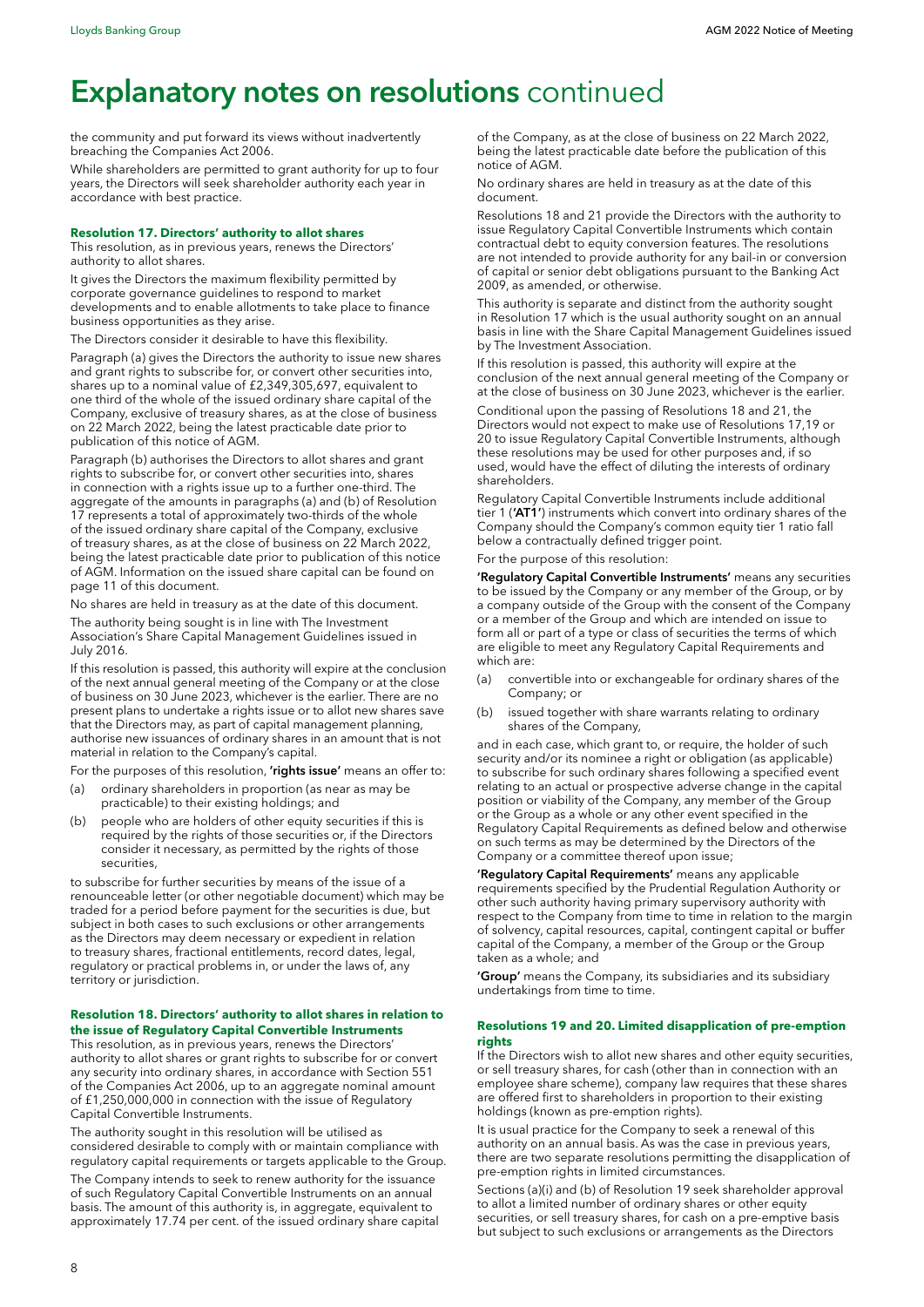Notice of annual Notice of annual general meeting

may deem appropriate to deal with certain legal, regulatory or practical difficulties. For example, in a pre-emptive rights issue, there may be difficulties in relation to fractional entitlements or the issue of new shares to certain shareholders, particularly those resident in certain overseas jurisdictions. The Board has no current intention of exercising such authority, but considers the authority to be appropriate in order to allow the Company to have the flexibility to finance business opportunities or to conduct a preemptive offer or pre-emptive rights issue having made appropriate exclusions or arrangements to address such difficulties.

In addition, there may be circumstances when the Directors consider it in the best interests of the Company to allot a limited number of ordinary shares or other equity securities, or sell treasury shares for cash on a non pre-emptive basis.

The Pre-Emption Group's Statement of Principles, as updated in March 2015, supports the annual disapplication of pre-emption rights in respect of allotments of shares and other equity securities and sales of treasury shares for cash representing no more than five per cent. of issued ordinary share capital (exclusive of treasury shares), without restriction as to the use of proceeds of those allotments.

Accordingly, the purpose of section (a)(ii) of Resolution 19 is to authorise the Directors to allot new shares and other equity securities pursuant to the allotment authority given by Resolution 17, or sell treasury shares, for cash up to a nominal value of £352,395,854, equivalent to five per cent. of the total issued ordinary share capital of the Company excluding treasury shares, as at the close of business on 22 March 2022, without the shares first being offered to existing shareholders in proportion to their existing holdings. As at the close of business on 22 March 2022, the Company did not hold any shares in treasury.

The Pre-Emption Group's Statement of Principles also supports the annual disapplication of pre-emption rights in respect of allotments of shares and other equity securities and sales of treasury shares for cash representing no more than an additional five per cent. of issued ordinary share capital (exclusive of treasury shares), to be used only in connection with an acquisition or specified capital investment. The Pre-Emption Group's Statement of Principles defines "specified capital investment" as meaning one or more specific capital investment related uses for the proceeds of an issuance of equity securities, in respect of which sufficient information regarding the effect of the transaction on the Company, the assets, the subject of the transaction and (where appropriate) the profits attributable to them is made available to shareholders to enable them to reach an assessment of the potential return.

Accordingly, and in line with the template resolutions published by the Pre-Emption Group in May 2016, the purpose of Resolution 20 is to authorise the Directors to allot new shares and other equity securities pursuant to the allotment authority given by Resolution 17, or sell treasury shares, for cash up to a further nominal amount of £352,395,854, equivalent to five per cent. of the total issued ordinary share capital of the Company as at the close of business on 22 March 2022, exclusive of treasury shares, only in connection with an acquisition or specified capital investment which is announced contemporaneously with the allotment, or which has taken place in the preceding six-month period and is disclosed in the announcement of the issue. If the authority given in Resolution 20 is used, the Company will publish details of the placing in its next Annual Report and Accounts.

The Board intends to adhere to the provisions in the Pre-Emption Group's Statement of Principles and not allot shares or other equity securities or sell treasury shares for cash on a non preemptive basis pursuant to the authority in Resolution 19 in excess of an amount equal to 7.5 per cent. of the total issued ordinary share capital of the Company, excluding treasury shares, within a rolling three-year period, other than:

- (a) with prior consultation with shareholders; or
- (b) in connection with an acquisition or specified capital investment which is announced contemporaneously with the allotment or which has taken place in the preceding sixmonth period and is disclosed in the announcement of the allotment.

The Board considers the authorities in Resolutions 19 and 20 to be appropriate in order to allow the Company flexibility to finance business opportunities or to conduct a pre-emptive offer or rights issue without the need to comply with the strict requirements of the statutory pre-emption provisions.

If the resolutions are passed, the authority will expire on the earlier of the conclusion of the next annual general meeting of the Company or at the close of business on 30 June 2023.

For the purposes of this resolution:

- (i) 'rights issue' has the same meaning as in the Explanatory Note to Resolution 17;
- 'pre-emptive offer' means an offer of equity securities open for acceptance for a period fixed by the Directors to: (a) holders (other than the Company) on the register on a record date fixed by the Directors of ordinary shares in proportion to their respective holdings; and (b) other persons so entitled by virtue of the rights attaching to any other equity securities held by them, but subject in both cases to such exclusions or other arrangements as the Directors may deem necessary or expedient in relation to treasury shares, fractional entitlements, record dates or legal, regulatory or practical problems in, or under the laws of, any territory or jurisdiction:
- (iii) references to an allotment of equity securities shall include a sale of treasury shares; and
- (iv) the nominal amount of any securities shall be taken to be, in the case of rights to subscribe for or convert any securities into shares of the Company, the nominal amount of such shares which may be allotted pursuant to such rights.

#### **Resolution 21. Limited disapplication of pre-emption rights in relation to the issue of Regulatory Capital Convertible Instruments**

This resolution proposes that, without prejudice to any existing power including that contained in Resolutions 19 and 20, the Directors be empowered to allot equity securities (as defined in Section 560(1) of the Companies Act 2006) up to an aggregate nominal amount of £1,250,000,000 in relation to the issue of Regulatory Capital Convertible Instruments wholly for cash or otherwise as if Section 561 of the Companies Act 2006, to the extent applicable, did not apply to any such allotment. This is equivalent to approximately 17.74 per cent. of the issued ordinary share capital of the Company as at the close of business on 22 March 2022, being the latest practicable date before the publication of this notice of AGM.

Renewing this resolution will permit the Company to allot equity securities pursuant to any proposal to issue Regulatory Capital Convertible Instruments and, by virtue of such disapplication, without the need to comply with the pre-emption requirements of the UK statutory regime.

If this resolution is passed, this authority will expire at the conclusion of the next annual general meeting of the Company or at the close of business on 30 June 2023, whichever is the earlier. For the purposes of this resolution, Regulatory Capital Convertible Instruments has the same meaning as in the Explanatory notes to Resolution 18.

#### **Resolutions 22 and 23. Authority to purchase ordinary shares and preference shares**

Resolutions 22 and 23 renew the authority of the Company to purchase its own ordinary shares and certain of its preference shares (as specified in the resolution wording) in the market. The authority for the Company to purchase its ordinary shares in the market under Resolution 22 is limited to 7,047,917,092 ordinary shares, equivalent to 10 per cent. of the issued ordinary share capital of the Company as at the close of business on 22 March 2022, being the latest practicable date before the publication of this notice of AGM.

Any ordinary shares purchased in this way may be cancelled or held in treasury for eventual sale for cash, transfer in connection with an employees' share plan or cancellation. The resolution explicitly authorises the Company to use any shares purchased and held in treasury for the purposes of its employees' share plans.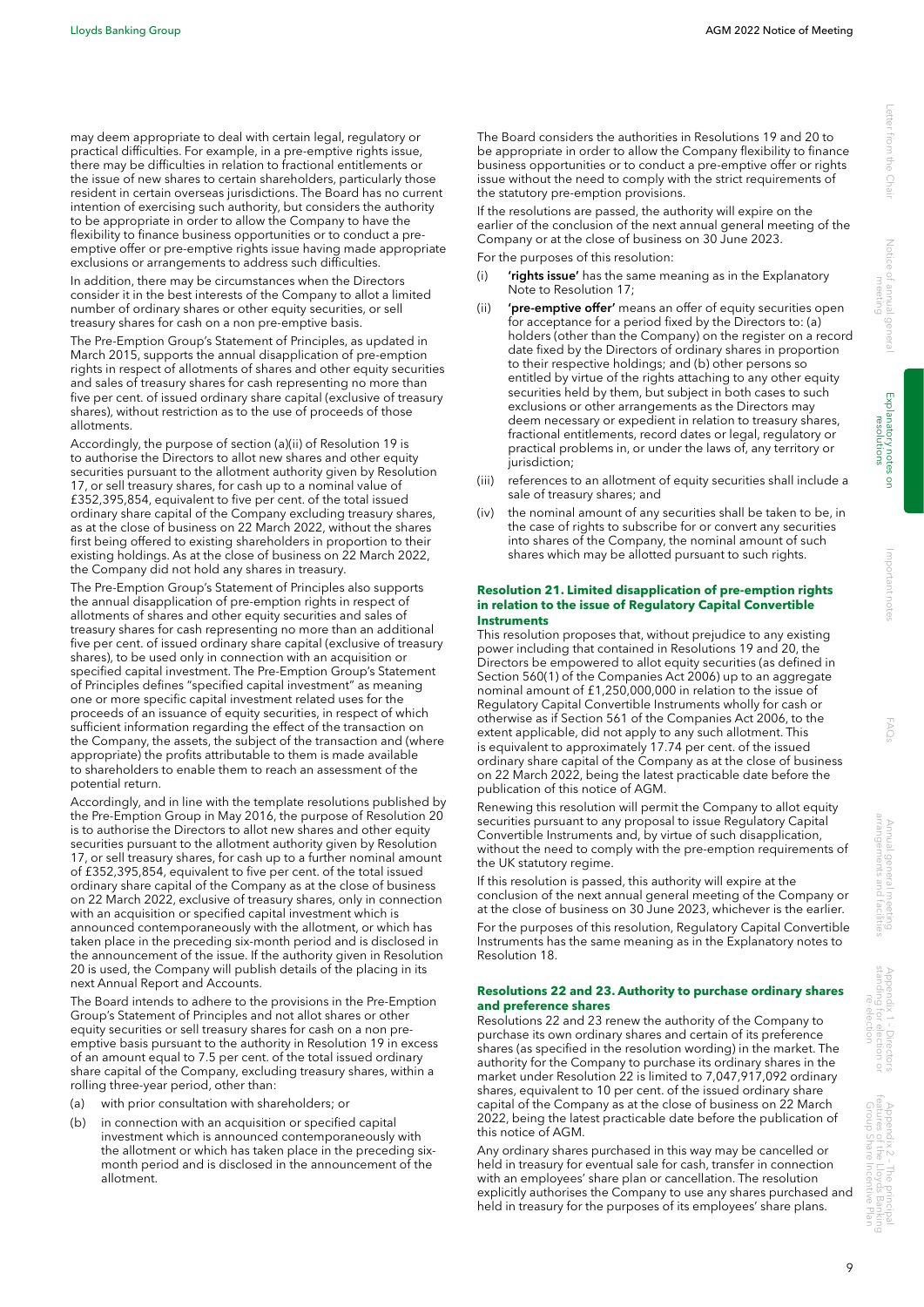# **Explanatory notes on resolutions continued**

If any shares were used in this way, the Company would take them into account when calculating the share issuing limits in the share plans, to the extent required under the Share Capital Management Guidelines issued by The Investment Association in July 2016.

There is no limit on the number or value of preference shares that can be purchased. Having authority to buy back any or all of the issued preferences shares would provide the Company with flexibility in maintaining a prudent approach to the management of the Group's capital position taking into account other opportunities including, but not limited to, the ability to replace the preference shares with other forms of securities. The Directors intend to keep under review the potential to buy back any or all of the issued preference shares.

As at the close of business on 22 March 2022, there were outstanding options and awards over 1,642,914,327 ordinary shares, which represented 2.33 per cent. of the Company's issued ordinary share capital as at that date. If the Company were to purchase and cancel ordinary shares up to the maximum amount permitted by this resolution, then these options and awards would represent 2.59 per cent. of the Company's issued ordinary share capital as at that date as the Company would have fewer ordinary shares in issue. If the Company were to purchase and cancel ordinary shares up to the maximum amount permitted under the remaining existing authority granted at the last AGM and under Resolution 22, then these options and awards would represent 2.88 per cent of the Company's issued ordinary share capital as at that date as the Company would have fewer ordinary shares in issue.

The Directors would exercise such authority to buy back shares only if they believe that to do so would be in the best interests of shareholders taken as a whole and in the case of a buyback of ordinary shares would result in an increase in earnings per ordinary share.

If the resolutions are passed, the authority will expire at the conclusion of the next annual general meeting of the Company or at the close of business on 30 June 2023, whichever is the earlier.

To the extent that any such shares were held in treasury, earnings per share would only be increased on a temporary basis, until the shares were sold or transferred out of treasury. Also, if the Directors were to decide to use the authority, they would, at that time, determine whether it would be in the best interests of shareholders as a whole for the shares purchased to be cancelled or held in treasury.

During 2021, the Company did not purchase any ordinary shares. On 25 February 2022, the Company announced that it had commenced a share buyback programme to repurchase up to £2 billion of its own ordinary shares which is expected to be completed by 31 December 2022 ('Buyback Programme') by way of on-market purchases. The Company previously announced its intention to commence the Buyback Programme on 24 February 2022. Share purchases by the Company pursuant to the Buyback Programme will be carried out using the authority to purchase its own shares approved by shareholders at the last AGM as opposed to the authority being sought in Resolution 22. The Company intends to cancel the shares it repurchases through the Buyback Programme. The Buyback Programme is subject to the continuing approval of the Prudential Regulation Authority.

# **Resolution 24. Notice period for general meetings**

Under the Companies Act 2006, the minimum notice period required for all general meetings of the Company is 21 clear days unless shareholders approve a shorter notice period of not less than 14 clear days for general meetings other than annual general meetings and the Company offers a facility for shareholders to vote by electronic means. The voting requirement is met if the Company offers a facility, accessible to all shareholders, to appoint a proxy by means of a website.

Accordingly, this resolution seeks to obtain shareholder approval for a minimum notice period for general meetings (other than annual general meetings) of 14 clear days as required by the Companies Act 2006.

It is the Company's intention only to use this authority in circumstances when it would disadvantage the Company to delay shareholder approval for an urgent matter concerning, for instance, the issue or alteration of share capital. It is not intended to use this authority for routine Company business. The Company would aspire to provide shareholders with as much notice as possible and will, should it be necessary to use this authority, provide shareholders with a clear explanation as to why a shorter notice period is necessary.

This Resolution 24 shall be valid until the conclusion of the next annual general meeting of the Company (unless the authority granted by the resolution is renewed at a general meeting of the Company before then) and it is the Company's intention to renew the authority at each annual general meeting.

Annual general meetings will continue to be held on at least 21 clear days' notice.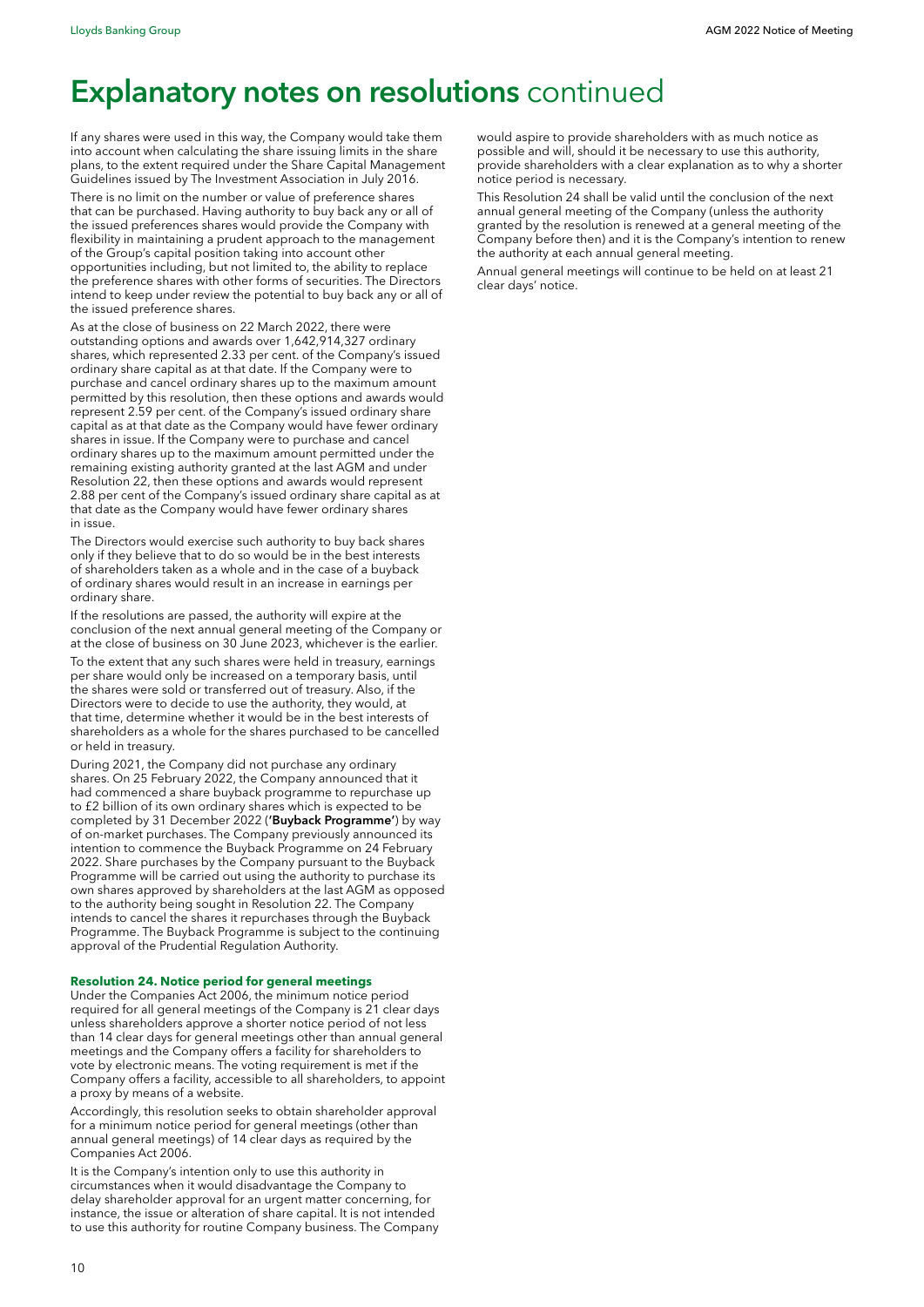# Important notes

#### **Issued capital and voting rights**

As at the close of business on 22 March 2022 (being the latest practicable date prior to the publication of this document) the total number of ordinary shares of 10 pence each, including shares represented by American Depositary Receipts, issued by Lloyds Banking Group plc was 70,479,170,923. At this date, no shares were held in treasury.

Each ordinary share of 10 pence carries one vote. Therefore the total number of voting rights is 70,479,170,923.

#### **Directors**

A summary of the skills, experience and contribution of each Director proposed for election and re-election, which in the Board's view illustrates why each Director's contribution is, and continues to be, important to the Company's long-term sustainable success, can be found in Appendix 1 on pages 15 and 16 of this document. Additional details relating to the Directors and the work of the Board and its Committees can be found on pages 70 to 102 of the Annual Report and Accounts for the year ended 31 December 2021.

#### **Attendance and voting**

To be entitled to attend, speak and vote at the AGM, a shareholder's details must be entered in the register of members by 6.30 pm on Tuesday 10 May 2022, or, if this meeting is adjourned, by 6.30 pm on the day falling two working days prior to the date fixed for the adjourned meeting.

Only shareholders, appointed proxies or corporate representatives are entitled to attend, speak and vote at the meeting.

#### **Voting in advance by proxy**

Online: Register your instruction at [www.sharevote.co.uk](http://www.sharevote.co.uk) using the Voting ID, Task ID and Shareholder reference number noted on your proxy/voting form.

By post: Register your instruction by completing the proxy/voting form and return it to Equiniti Limited, Aspect House, Spencer Road, Lancing, West Sussex BN99 6DA.

For those shareholders who receive hard copy documents, the enclosed envelope is postage paid if mailed in the UK and also if it is mailed from overseas. You should not need to pay any additional local postal charges.

CREST: Participants can provide instructions using the CREST electronic proxy appointment service through Equiniti Limited (ID RA19) following the procedures described in the CREST manual available at [www.euroclear.com](http://www.euroclear.com).

Proxymity: If you are an institutional investor you may be able to appoint a proxy electronically via the Proxymity platform, a process which has been agreed by the Company and approved by the Registrar. For further information regarding Proxymity, please go to [www.proxymity.io.](http://www.proxymity.io) Before you can appoint a proxy via this process you will need to have agreed to Proxymity's associated terms and conditions. It is important that you read these carefully as you will be bound by them and they will govern the electronic appointment of your proxy.

#### **Voting deadline**

Instructions, together with any supporting authority (e.g. a certified copy of a power of attorney) must be received by Equiniti no later than 11.00 am on Tuesday 10 May 2022.

For instructions submitted in CREST, the time of receipt by Equiniti will be deemed to be the time (as determined by the time stamp applied to the message by the CREST Applications Host) from which Equiniti is able to retrieve the message by enquiry of Euroclear in the manner prescribed by Euroclear. Equiniti may treat as invalid a CREST instruction in the circumstances set out in Regulation 35(5)(a) of the Uncertificated Securities Regulations 2001.

For instructions submitted by Proxymity, your proxy must be lodged by 11:00 am on Tuesday 10 May 2022 in order to be considered valid.

#### **Appointing a proxy**

You can appoint one or more people to attend, speak and vote at the meeting on your behalf (your proxy). To appoint a proxy, please add the name of the person in the relevant box provided on the proxy card or as displayed on screen if you are appointing a proxy through an online service.

A proxy need not be a shareholder of the Company, but must attend the meeting to represent a shareholder.

#### **Appointing more than one proxy**

If you wish to appoint more than one proxy, you can obtain additional proxy cards by contacting Equiniti using the telephone numbers set out on page 2 of this document. You should indicate the number of shares for which each proxy is entitled to vote next to their name.

#### **Revoking a proxy**

Proxy appointments may be revoked or amended by written notice to Equiniti Limited, Aspect House, Spencer Road, Lancing, West Sussex BN99 6DA. To be valid, such instructions must be received by 10.00 am on Thursday 12 May 2022.

CREST participants may also give instructions to revoke or amend proxy appointments by CREST message up until 11.00 am on Tuesday 10 May 2022, after which time any revocation or amendment should be notified in writing to Equiniti and received by 10:00 am on Thursday 12 May 2022 at the address set out in the previous paragraph.

Revocations or amendments to votes cast via the Proxymity platform after 11:00 am on Tuesday 10 May 2022 should be notified in writing to Equiniti and received by 10:00 am on Thursday 12 May 2022 at the address set out above.

#### **Joint shareholders**

The signature of any one holder will suffice when completing the proxy/voting form. If multiple instructions are received, the instructions of the most senior joint holder will be accepted in priority to other instructions. Seniority will be determined by the order in which the names stand in the register of members for the joint holding.

#### **Indirect investors**

The right to appoint a proxy does not apply to persons whose shares are held on their behalf by another person and who have been nominated to receive communications from the Company in accordance with Section 146(2) of the Companies Act 2006 ('Nominated Persons'). Nominated Persons may have a right under an agreement with the registered shareholder who holds the shares on their behalf to be appointed (or to have someone else appointed) as a proxy. Alternatively, if Nominated Persons do not have such a right, or do not wish to exercise it, they may have a right under such agreement to give instructions to the person holding the shares as to the exercise of voting rights.

#### **Attending the meeting**

Information relating to the arrangements and facilities for the meeting can be found on page 14 of this document. Shareholders who receive hard copy documents and come to the AGM are asked to bring the attendance card with them. This can be located adjacent to the proxy card, and can be detached. This helps to speed up registration on arrival and reduces the length of time that shareholders may have to spend queuing.

At the time of preparing this document, COVID-19 restrictions concerning large public gatherings have eased. However, the health and safety of our shareholders, our employees, and the wider communities in which we operate remains our primary concern. We will continue to monitor the situation as we approach the AGM. Any changes to the arrangements for the AGM due to COVID-19 will be made in line with the UK Government's, and in particular Scotland's, guidance and/or requirements and with health and safety as a priority.

We will notify shareholders of any updates to our AGM arrangements as early as possible, on the shareholder information page of our website.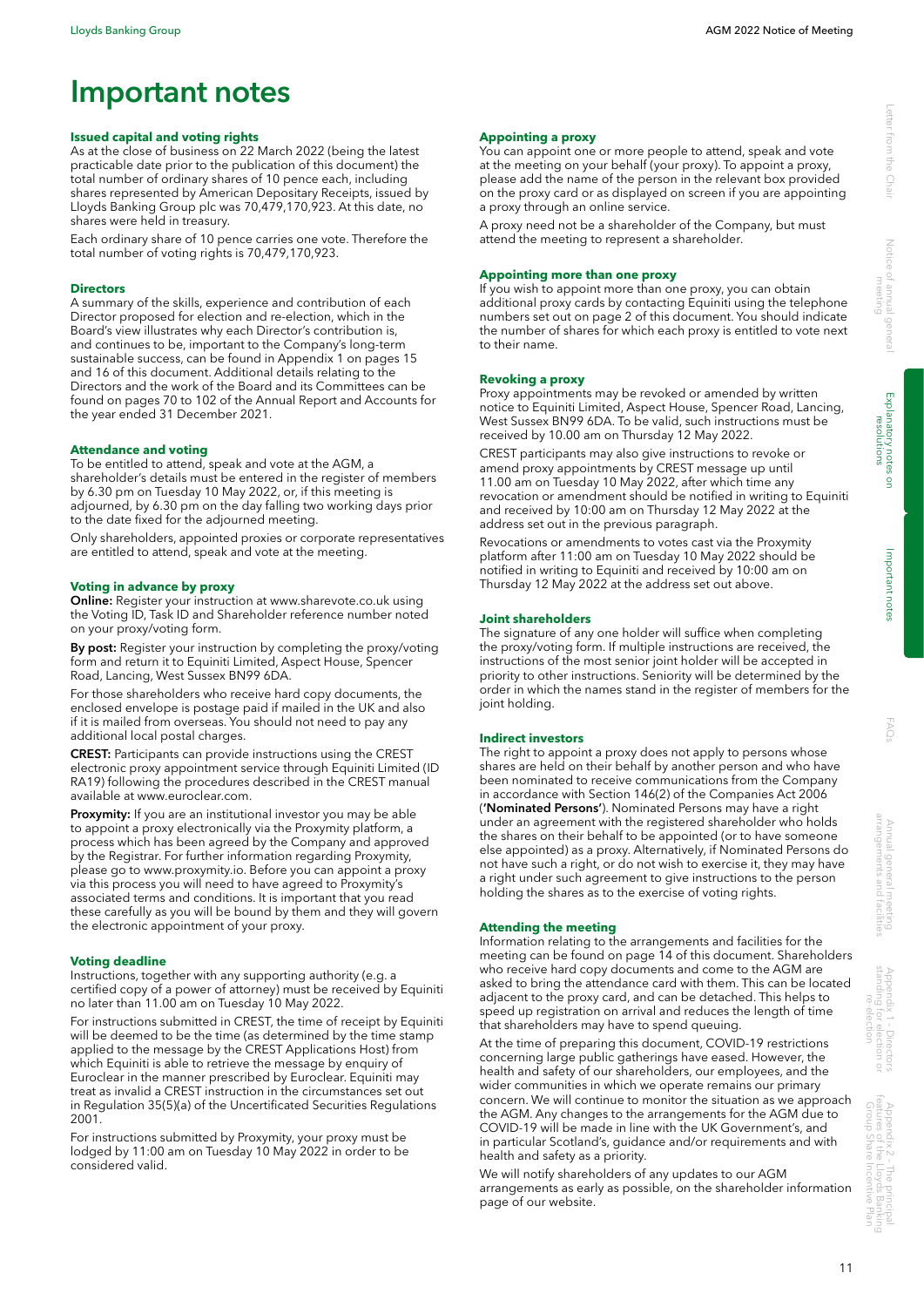# Important notes continued

#### **Questions at the AGM**

Shareholders, their appointed proxies and authorised corporate representatives have the right to ask questions at the AGM relating to the business of the meeting. The Company must cause to be answered any such question relating to the business being dealt with at the meeting but no such answer need be given if:

- to do so would interfere unduly with the preparation for the meeting or involve the disclosure of confidential information;
- (b) the answer has already been given on a website in the form of an answer to a question; or
- (c) it is undesirable in the interests of the Company or good order of the meeting that the question be answered.

If you intend to come to the AGM and would like to ask a question about the business of the meeting, you may register it in advance by sending it by email to [ShareholderQuestions@lloydsbanking.](mailto:ShareholderQuestions%40lloydsbanking.com?subject=) [com](mailto:ShareholderQuestions%40lloydsbanking.com?subject=). This should not be used to raise personal matters or customer issues.

If your question is not a matter for the AGM it may be referred to an appropriate team to respond. If you choose not to attend the meeting your question will not be raised at the AGM on your behalf. Shareholders are asked to be concise to ensure others who wish to ask a question are able to do so.

You may not use any electronic address provided either in this notice of AGM or any related documents to communicate with the Company for any purpose other than those expressly stated. Any electronic communication sent by a shareholder to the Company or Equiniti that is found to contain a computer virus will not be accepted.

Electronic communication facilities are available to all shareholders and those who use them will not be disadvantaged. Shareholders who decide to use them will receive an electronic mail message sent to the electronic address registered. This will give details of the location on the Company's website [www.lloydsbankinggroup.com](http://www.lloydsbankinggroup.com) where this notice, together with other relevant documents and information, may be viewed. The Company will not regard itself as responsible for any failure in transmission beyond its control. There is no particular software needed, other than that which is described and is available on the Company's website.

#### **Right to include a resolution at the AGM**

Under Sections 338 and 338A of the Companies Act 2006, members who satisfy the threshold requirements in those sections have the right to require the Company:

- (a) to give, to members of the Company entitled to receive notice of the meeting, notice of a resolution which may properly be moved and is intended to be moved at the meeting; and/or
- (b) to include in the business to be dealt with at the meeting any matter (other than a proposed resolution) which may be properly included in the business at the meeting.

A resolution may properly be moved or a matter may properly be included in the business at the meeting unless:

- (a) (in the case of a resolution only) it would, if passed, be ineffective (whether by reason of inconsistency with any enactment or the Company's constitution or otherwise);
- (b) it is defamatory of any person; or
- (c) it is frivolous or vexatious.

Such a request may be in hard copy form or in electronic form, must identify the resolution of which notice is to be given or the matter to be included in the business, must be authorised by the person or persons making it, must be received by the Company not later than 30 March 2022, being the date six weeks before the meeting, and (in the case of a matter to be included in the business only) must be accompanied by a statement setting out the grounds for the request.

#### **Right to publish a statement about the auditor**

Under Section 527 of the Companies Act 2006, members who satisfy the threshold requirements set out in that section have the right to require the Company to publish on a website a statement setting out any matter relating to:

- (a) the audit of the Company's accounts (including the auditor's report and the conduct of the audit) that are to be laid before the annual general meeting for the financial year ended 31 December 2021; or
- (b) any circumstances connected with an auditor of the Company ceasing to hold office since the previous meeting at which an Annual Report and Accounts were laid.

The Company may not require the shareholders requesting any such website publication to pay its expenses in complying with Sections 527 or 528 (requirements as to website availability) of the Companies Act 2006.

Where the Company is required to place a statement on a website under Section 527 of the Companies Act 2006, it must forward the statement to the Company's auditor no later than the time when it makes the statement available on the website. The business which may be dealt with at the AGM for the relevant financial year includes any statement that the Company has been required under Section 527 of the Companies Act 2006 to publish on a website.

### **Documents available for inspection**

The following documents, which are available for inspection during usual business hours on any weekday (Saturdays, Sundays and public holidays excluded) at the head office of the Company at 25 Gresham Street, London EC2V 7HN and at the Company's registered office at The Mound, Edinburgh EH1 1YZ and will also be available for inspection at the Edinburgh International Conference Centre, the venue of the AGM, from 09.30 am on Thursday 12 May 2022 until the end of the AGM:

- (a) the Company's Annual Report and Accounts for the year ended 31 December 2021;
- (b) copies of the Executive Directors' service contracts; and
- (c) copies of the Non-Executive Directors' letters of appointment.

#### **Shareholder information**

A copy of this notice of AGM and other information required by Section 311A of the Companies Act 2006 can be found at [www.lloydsbankinggroup.com/investors/shareholder-information/](http://www.lloydsbankinggroup.com/investors/shareholder-information/shareholder-meetings) [shareholder-meetings](http://www.lloydsbankinggroup.com/investors/shareholder-information/shareholder-meetings).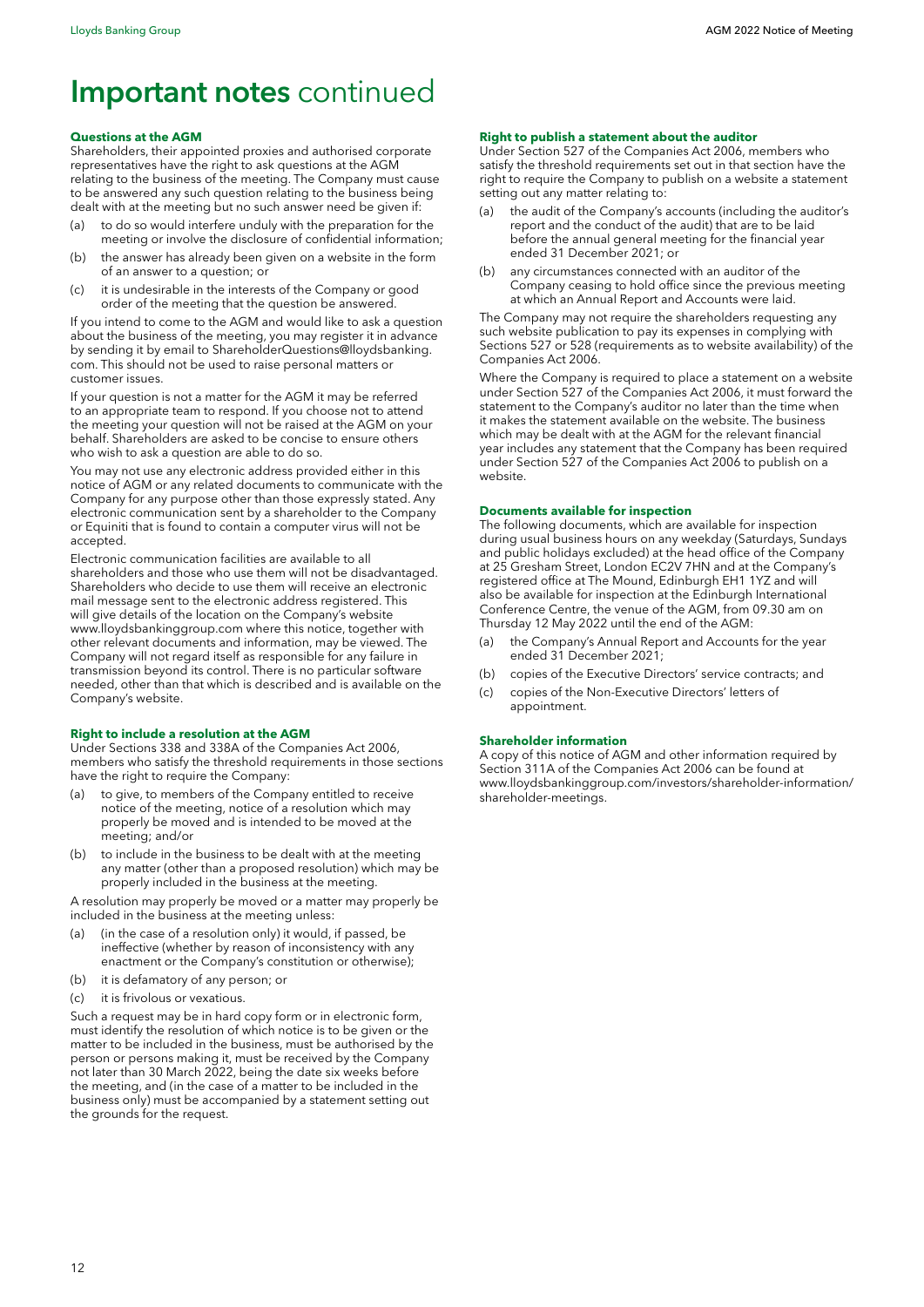# Frequently asked questions

| Where can I find more information about the AGM?                                                                                                                  | Please refer to our website, www.lloydsbankinggroup.com/investors/<br>shareholder-information/shareholder-meetings where the latest information<br>relating to the AGM will be published. This information will also be available<br>from the Shareholder Helpline, the number for which is set out on page 2 of<br>this document.                                                                                                                                                                                                                                                                                                                                                                                     |
|-------------------------------------------------------------------------------------------------------------------------------------------------------------------|------------------------------------------------------------------------------------------------------------------------------------------------------------------------------------------------------------------------------------------------------------------------------------------------------------------------------------------------------------------------------------------------------------------------------------------------------------------------------------------------------------------------------------------------------------------------------------------------------------------------------------------------------------------------------------------------------------------------|
| <b>What is an AGM or Annual General Meeting?</b>                                                                                                                  | A public company is required by law to hold an annual meeting of<br>shareholders, and to table its accounts, within six months of the end of its<br>preceding financial year.                                                                                                                                                                                                                                                                                                                                                                                                                                                                                                                                          |
| Will I be able to attend the AGM this year?                                                                                                                       | The AGM will take place at the Edinburgh International Conference Centre,<br>The Exchange, Edinburgh EH3 8EE on Thursday, 12 May 2022 at 11.00 am.<br>At the time of preparing this document, COVID-19 restrictions concerning<br>large public gatherings have eased. However, the health and safety of our<br>shareholders, our employees, and the wider communities in which we<br>operate remain our primary concern. We will continue to monitor the situation<br>as we approach the AGM. Any changes to the arrangements for the AGM due<br>to COVID-19 will be made in line with the UK Government's, and in particular<br>Scotland's, guidance and/or requirements and with health and safety as a<br>priority. |
|                                                                                                                                                                   | We will notify shareholders of any significant updates to our AGM<br>arrangements as soon as practicable on the shareholder information page of<br>our website.                                                                                                                                                                                                                                                                                                                                                                                                                                                                                                                                                        |
| Why are you holding the AGM in Scotland?                                                                                                                          | The Company's articles of association require the Company to hold its AGM in<br>Scotland.                                                                                                                                                                                                                                                                                                                                                                                                                                                                                                                                                                                                                              |
| <b>Why should I vote?</b>                                                                                                                                         | It is your right as a shareholder to vote on matters put to the AGM and every<br>shareholder is encouraged to vote. Your opinion counts and is very important<br>in informing the Board on shareholder views. We urge you to use this<br>opportunity to vote.                                                                                                                                                                                                                                                                                                                                                                                                                                                          |
| What is a proxy and who can be one?                                                                                                                               | A proxy is someone appointed by you to attend the meeting and vote on your<br>behalf. This can be a person of your choosing or the Chair of the meeting. A<br>proxy does not need to be a shareholder in the Company but must attend the<br>meeting for your votes to be cast.                                                                                                                                                                                                                                                                                                                                                                                                                                         |
| Can I lodge my proxy or voting instructions online?                                                                                                               | Yes. Please see the reverse side of the proxy or voting form for details on how<br>to do this. We strongly encourage shareholders to do this.                                                                                                                                                                                                                                                                                                                                                                                                                                                                                                                                                                          |
| How do I return the proxy or voting form?                                                                                                                         | If you have received a hard copy proxy or voting form and would like to return<br>it by post, please use the enclosed envelope. Postage for UK residents has<br>already been paid. Likewise, the enclosed envelope can be used if you are<br>mailing your proxy or voting form from overseas; you should not need to pay<br>any further local postage costs.                                                                                                                                                                                                                                                                                                                                                           |
| I have shares in the Lloyds Banking Group<br><b>Shareholder Account ('LBGSA'). The voting form does</b><br>not provide an option to appoint a proxy, why is this? | In accordance with the terms and conditions of the LBGSA, only Equiniti<br>Financial Services Limited can carry out your instructions in relation to these<br>shares. You can, however, still use the online service at www.sharevote.co.uk<br>to submit your voting instruction.                                                                                                                                                                                                                                                                                                                                                                                                                                      |
| Can I receive a paper copy or a large print, audio or<br><b>Braille version of the Annual Report and Accounts or</b><br><b>AGM</b> communications?                | Yes. Please contact the Company's registrar, Equiniti, using the contact details<br>for Equiniti on page 2 of this document.                                                                                                                                                                                                                                                                                                                                                                                                                                                                                                                                                                                           |
| What is a share buyback and how might I benefit?                                                                                                                  | A share buyback (also known as a share repurchase) is a form of returning<br>surplus capital held by a company to shareholders involving the purchase by<br>a company of its own shares. The effect of a buyback is to reduce the total<br>number of shares in issue. It is expected that shareholders who retain their<br>shares in the Company will benefit from the share buyback programme as<br>they will own an increased proportion of the total shares in the Company and<br>should therefore see an enhanced dividend per share going forward given<br>the reduced number of shares in the Company in issue. This assumes that the                                                                            |

Notice of annual general

Group's progressive and sustainable ordinary dividend policy is maintained.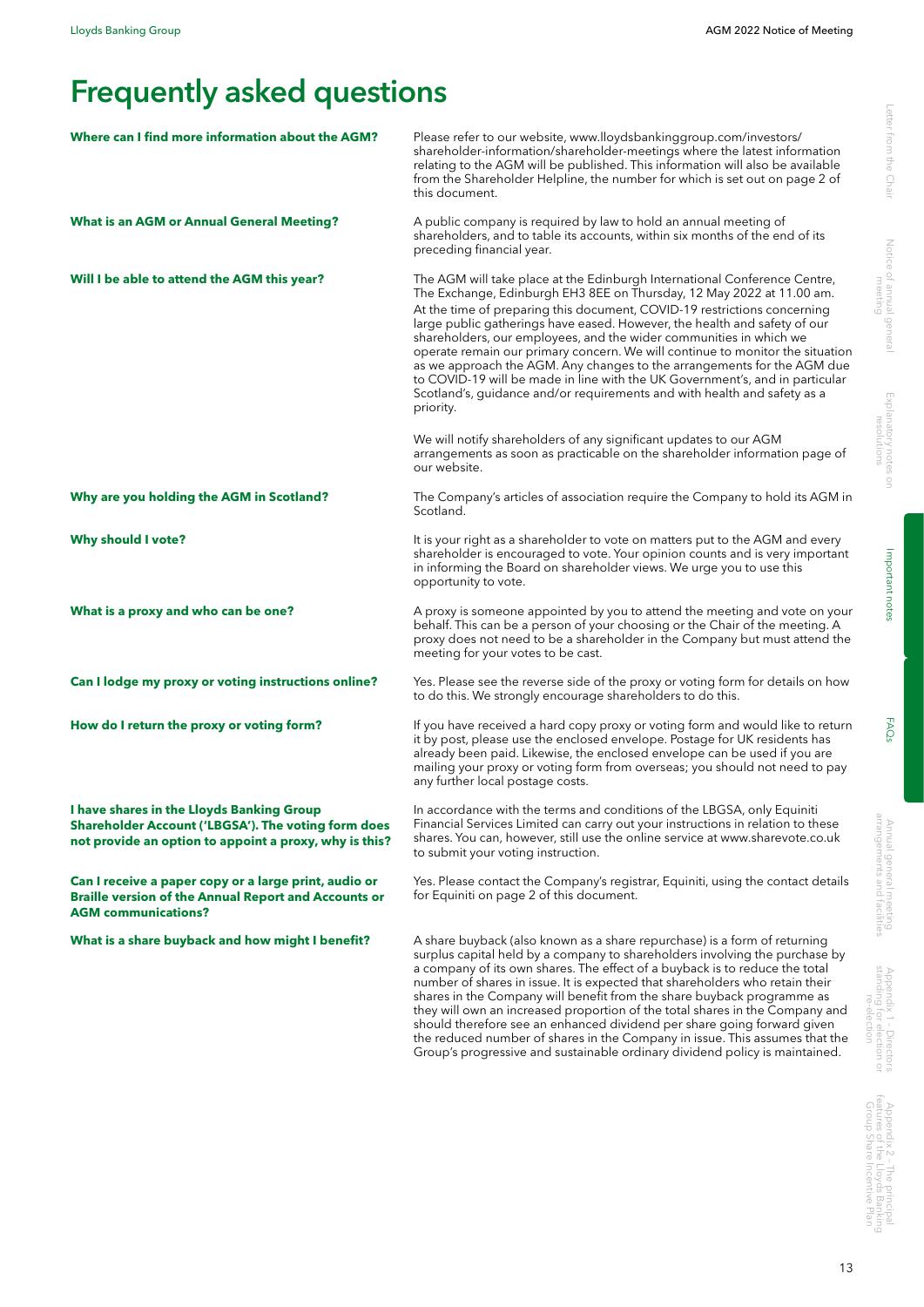# Annual general meeting arrangements and facilities

#### **Live Webcast**

The AGM will be available to watch remotely via a live webcast. Please check the Shareholder Meetings page of the Lloyds Banking Group website for further details [www.lloydsbankinggroup.com/investors/shareholder-information/](http://www.lloydsbankinggroup.com/investors/shareholder-information/shareholder-meetings) [shareholder-meetings.](http://www.lloydsbankinggroup.com/investors/shareholder-information/shareholder-meetings) Shareholders attending the AGM may appear on the live webcast stream and by attending will be deemed to have consented to being recorded by audio and video. If shareholders submit a question in advance or during the meeting, they will be deemed to have consented to their name being mentioned.

#### **Entrance**

Doors will open at 9.30 am. All attendees will be asked to register at a registration desk on arrival and must present a valid form of photo identification. To speed up the registration process shareholders are able to pre-register their intention to attend the AGM through our website [www.lloydsbankinggroup.](http://www.lloydsbankinggroup.com/investors/shareholder-information/shareholder-meetings) [com/investors/shareholder-information/shareholder-meetings](http://www.lloydsbankinggroup.com/investors/shareholder-information/shareholder-meetings). Shareholders will not be permitted to re-enter once they have left the venue.

#### **Security**

For safety and security purposes, shareholders will not be permitted to bring a bag larger than 40 x 30 x 15cm in to the venue. All shareholders and their belongings will be subject to a search upon entry. To expedite the screening process, you are encouraged to bring only personal essentials. We reserve the right to prohibit any items that we consider to pose a safety or security hazard.

Security staff will be on duty to assist shareholders. We reserve the right to reject and/or remove signs which, in our sole discretion, are disruptive, obscene, may be offensive to others or obstruct the view of others.

The Company will not permit behaviour that may interfere with another person's security or safety or the good order of the AGM.

No photographic or recording equipment is permitted. Attendees will be asked to ensure that mobile telephones and other communication devices are switched off for the duration of the AGM.

#### **COVID-19**

At the time of preparing this document, COVID-19 restrictions concerning large public gatherings have eased. However, the health and safety of our shareholders, our employees, and the wider communities in which we operate remain our primary concern. We will continue to monitor the situation as we approach the AGM. Any changes to the arrangements for the AGM due to COVID-19 will be made in line with the UK Government's, and in particular Scotland's, guidance and/or requirements and with health and safety as a priority.

We will notify shareholders of any significant updates to our AGM arrangements as soon as practicable, on the shareholder information page of our website.

#### **Venue accessibility**

The Edinburgh International Conference Centre is fully accessible for people with disabilities, including wheelchair access and induction loop fitting. A sign language interpreter will be provided during the AGM.

#### **Question registration**

A question registration desk will be available for those shareholders who wish to ask a question about the proposed resolutions. Shareholders may also register their question in advance by email to [ShareholderQuestions@lloydsbanking.com.](mailto:ShareholderQuestions%40lloydsbanking.com?subject=) Shareholder questions are an opportunity for shareholders to raise matters of general concern relating to the business of the meeting. See more information in the "Questions at the AGM" section on page 12.

Any additional information pertaining to the arrangements of the 2022 Annual Meeting will be updated on the Shareholder Meetings page of the Lloyds Banking Group website [www.lloydsbankinggroup.com/investors/shareholder-information/](http://www.lloydsbankinggroup.com/investors/shareholder-information/shareholder-meetings) [shareholder-meetings](http://www.lloydsbankinggroup.com/investors/shareholder-information/shareholder-meetings).

#### **AGM duration and question handling**

The AGM may last for up to three hours. Shareholders will hear from the Chair and Group Chief Executive and will be provided with an opportunity to ask questions. Shareholders are asked to be concise to ensure that others who wish to ask a question are able to do so.

#### **Voting**

Voting on Resolutions 1 to 24 at the AGM will be by poll using electronic voting handsets. This is a fair and democratic way to ensure that votes validly lodged by shareholders, regardless of whether they are able to attend the AGM, are included within the voting results. The Chair will open electronic voting on the resolutions at the start of shareholder questions and voting will remain open throughout the questions session.

When the questions session has concluded, the Chair will close electronic voting.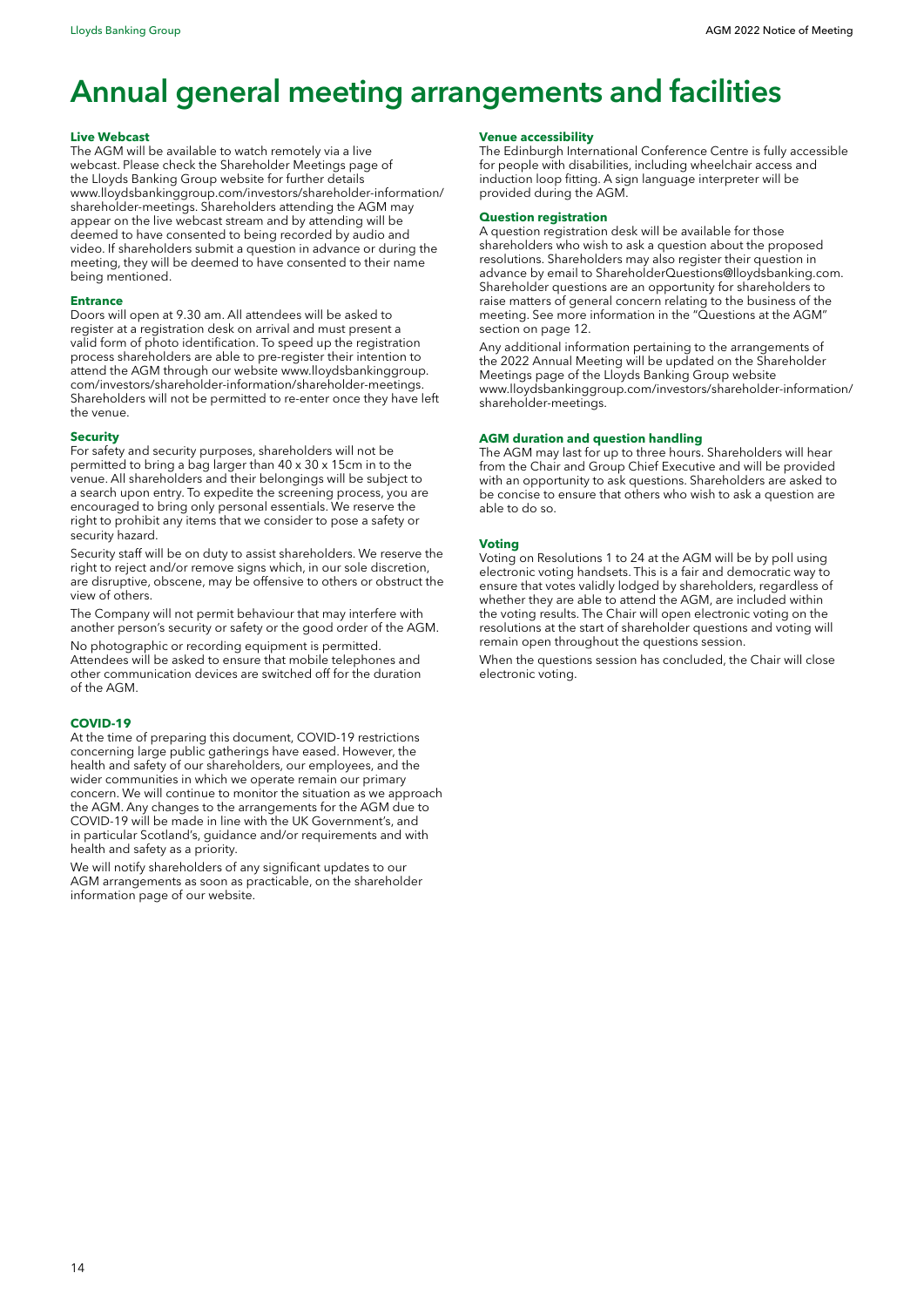# Appendix 1 – Directors standing for election or re-election

Directors' biographies can be found on pages 72 and 73 of the Annual Report and Accounts for the year ended 31 December 2021.



### 1. Robin Budenberg CBE Chair

#### Appointed: October 2020 (Board), January 2021 (Chair) Skills, experience and contribution:

Extensive financial services and investment banking experience Strong governance and strategic advisory skills to companies and government

Regulatory, public policy and stakeholder management experience Robin spent 25 years advising UK companies and the UK Government while working for S.G. Warburg/UBS Investment Bank, and was formerly Chief Executive and Chairman of UK Financial Investments (UKFI), managing the Government's investments in UK banks following the 2008 financial crisis. He was awarded a CBE in 2015 for services to the taxpayer and the economy, and is a qualified Chartered Accountant.

External appointments: Chairman of The Crown Estate.

### 2. Alan Dickinson Deputy Chair and Senior Independent Director

Appointed: September 2014 (Board), December 2019 (Senior Independent Director), May 2020 (Deputy Chair)

### Skills, experience and contribution:

Highly regarded retail and commercial banker Strong strategic, risk management and core banking experience

Regulatory and public policy experience Alan has 37 years' experience with the Royal Bank of Scotland, most notably as Chief Executive of RBS UK. Alan was formerly Chairman of Urban&Civic plc and of Brown, Shipley & Co. Limited, a Non-Executive Director and Chairman of the Risk Committee of the Nationwide Building Society and of Willis Limited, and a Governor of Motability. Alan is a Fellow of the Chartered Institute of Bankers and the Royal Statistical Society.

#### External appointments: Non-Executive Director of the England and Wales Cricket Board.

### 3. Sarah Legg Independent Non-Executive Director

Appointed: December 2019

### Skills, experience and contribution: Strong financial leadership and regulatory reporting skills

Significant audit and risk experience in financial leadership

Strong transformation programme experience

Sarah has spent her entire career in financial services with HSBC in finance leadership roles. She was the Group Financial Controller, a Group General Manager, and also Chief Financial Officer for HSBC's Asia Pacific region. She also spent eight years as a Non-Executive Director on the board of Hang Seng Bank Limited, a Hong Konglisted bank.

External appointments: Chair of the Campaign Advisory Board, King's College, Cambridge University, Honorary Vice President of the Hong Kong Society for Rehabilitation and a trustee of the Lloyds Bank Foundation for England and Wales.

#### 4. Lord Lupton CBE Independent Non-Executive Director and Chair of Lloyds Bank Corporate Markets plc

#### Appointed: June 2017

# Skills, experience and contribution:

Extensive international corporate experience, especially in financial markets

Strong board governance experience, including investor relations and remuneration

Regulatory and public policy experience

Significant experience in strategic planning and implementation Lord Lupton was Deputy Chairman of Baring Brothers, co-founded the London office of Greenhill & Co., and was Chairman of Greenhill Europe. He is a former Treasurer of the Conservative Party and became a Life Peer in October 2015, serving on the House of Lords Select Committee on Charities.

External appointments: Senior Advisor to Greenhill Europe, a Trustee of The Lovington Foundation and Chairman of the Board of Visitors of the Ashmolean Museum.

Appendix 2 – The principal features of the Lloyds Banking Group Share Incentive Plan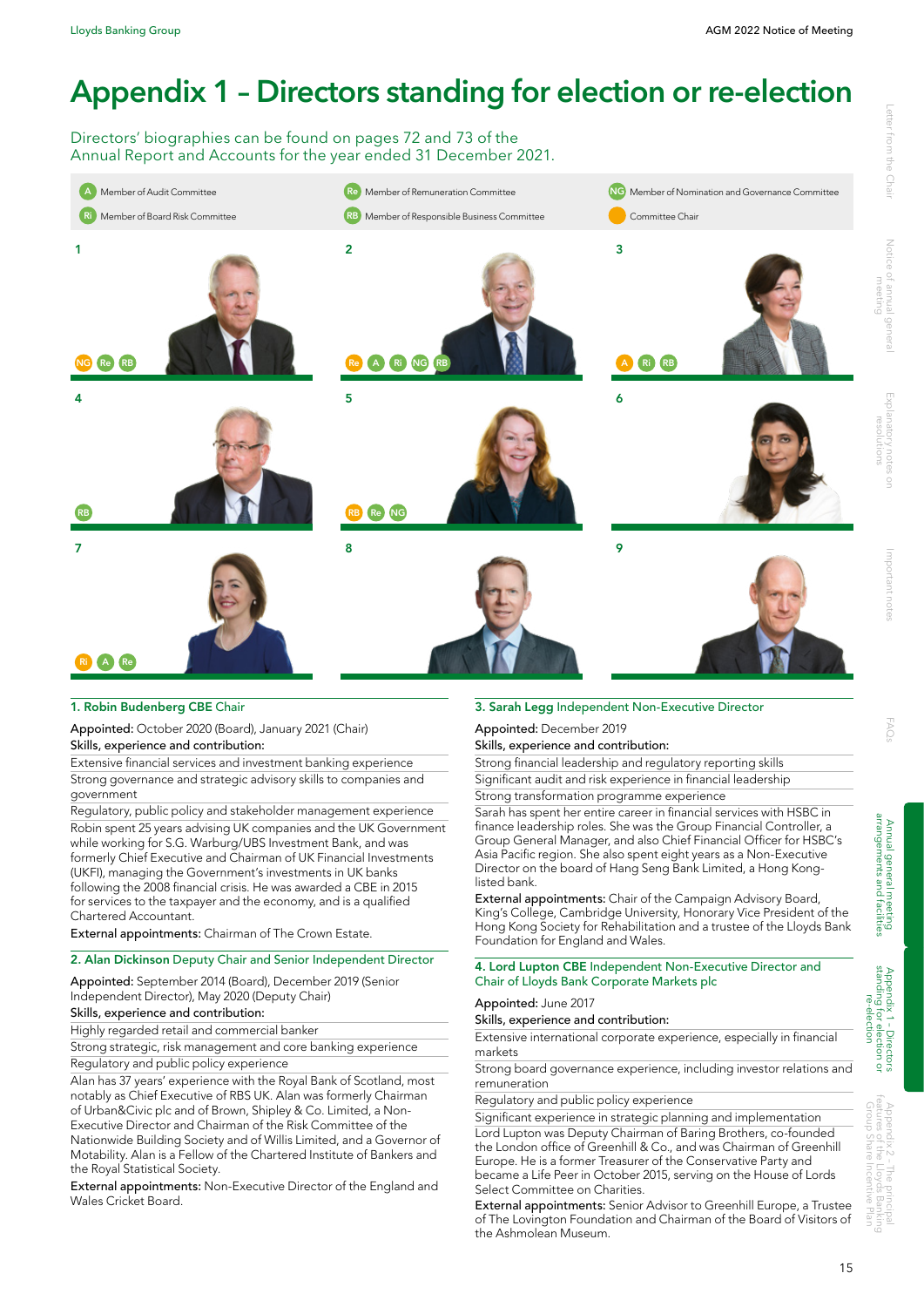# Appendix 1 – Directors standing for election or re-election continued

#### 5. Amanda Mackenzie OBE Independent Non-Executive Director

### Appointed: October 2018

Skills, experience and contribution:

Extensive experience in ESG matters, including responsible business and sustainability

Considerable customer engagement experience

Strong digital technology experience

Significant marketing and brand background

Amanda was a member of Aviva's Group Executive for seven years as Chief Marketing and Communications Officer and was seconded to help launch the United Nation's Sustainable Development Goals. She is also a former Director of British Airways AirMiles, BT, Hewlett Packard Inc and British Gas.

External appointments: Chief Executive of Business in the Community, The Prince's Responsible Business Network.

#### 6. Harmeen Mehta Independent Non-Executive Director

#### Appointed: November 2021

Skills, experience and contribution:

Extensive experience leading digital, engineering, IT and innovation transformation

A wealth of international and financial services knowledge having lived in 11 countries and worked across 30 countries in her career Experience of incubating new businesses and creating new revenue streams in businesses

Harmeen was appointed Chief Digital and Innovation Officer at BT in April 2021. Prior to that role, she spent seven years as Global Chief Information Officer and Head of Cyber Security and Cloud Business at Bharti Airtel, leading its cloud and security businesses. Earlier in her career, Harmeen held CIO positions at BBVA, HSBC and Bank of America Merrill Lynch.

External appointments: Chief Digital and Innovation Officer at BT; Non-Executive Director at Max Healthcare.

#### 7. Catherine Woods Independent Non-Executive Director

#### Appointed: March 2020

#### Skills, experience and contribution:

Extensive executive experience of international financial institutions Deep experience of risk and transformation oversight

Strong focus on culture and corporate governance

Catherine is a former Deputy Chair and Senior Independent Director of AIB Group plc where she also chaired the Board Audit Committee. In her executive career with J P Morgan Securities, she was Vice President, European Financial Institutions, Mergers and Acquisitions, and Vice President Equity Research Department, forming the European Banks Team.

External appointments: Non-Executive Director of Beazley plc and Non-Executive Director and Deputy Chair of BlackRock Asset Management Ireland Limited.

#### 8. Charlie Nunn Executive Director and Group Chief Executive

#### Appointed: August 2021

Skills, experience and contribution:

Extensive financial services experience including in Chief Executive and other leadership roles

Strategic planning and implementation

Extensive experience of digital transformation

Charlie has over 25 years' experience in the financial services sector. Prior to joining the Group, Charlie held a range of leadership positions at HSBC, including Global Chief Executive, Wealth and Personal Banking, and Group Head of Wealth Management and Digital, as well as Global Chief Operating Officer of Retail Banking and Wealth Management.

Charlie began his career at Accenture, where he worked for 13 years in the US, France, Switzerland and the UK before being made a Partner. He then moved to McKinsey & Co. as a Senior Partner, leading on projects for five years.

External appointments: None.

# 9. William Chalmers Executive Director and Chief Financial Officer

Appointed: August 2019 (Chief Financial Officer), May-August 2021 (Interim Group Chief Executive)

#### Skills, experience and contribution:

Significant board-level strategic and financial leadership experience Strategic planning and development, mergers and acquisitions, equity and debt capital structuring and risk management William joined the Board in August 2019, when he was appointed Chief Financial Officer, and was appointed Interim Group Chief

Executive from May 2021 to August 2021. William has worked in financial services for over 25 years, and previously held a number of senior roles at Morgan Stanley, including Co-Head of the Global Financial Institutions Group and Head of EMEA Financial Institutions Group. Before joining Morgan Stanley, William worked for JP Morgan, again in the Financial Institutions Group.

External appointments: None.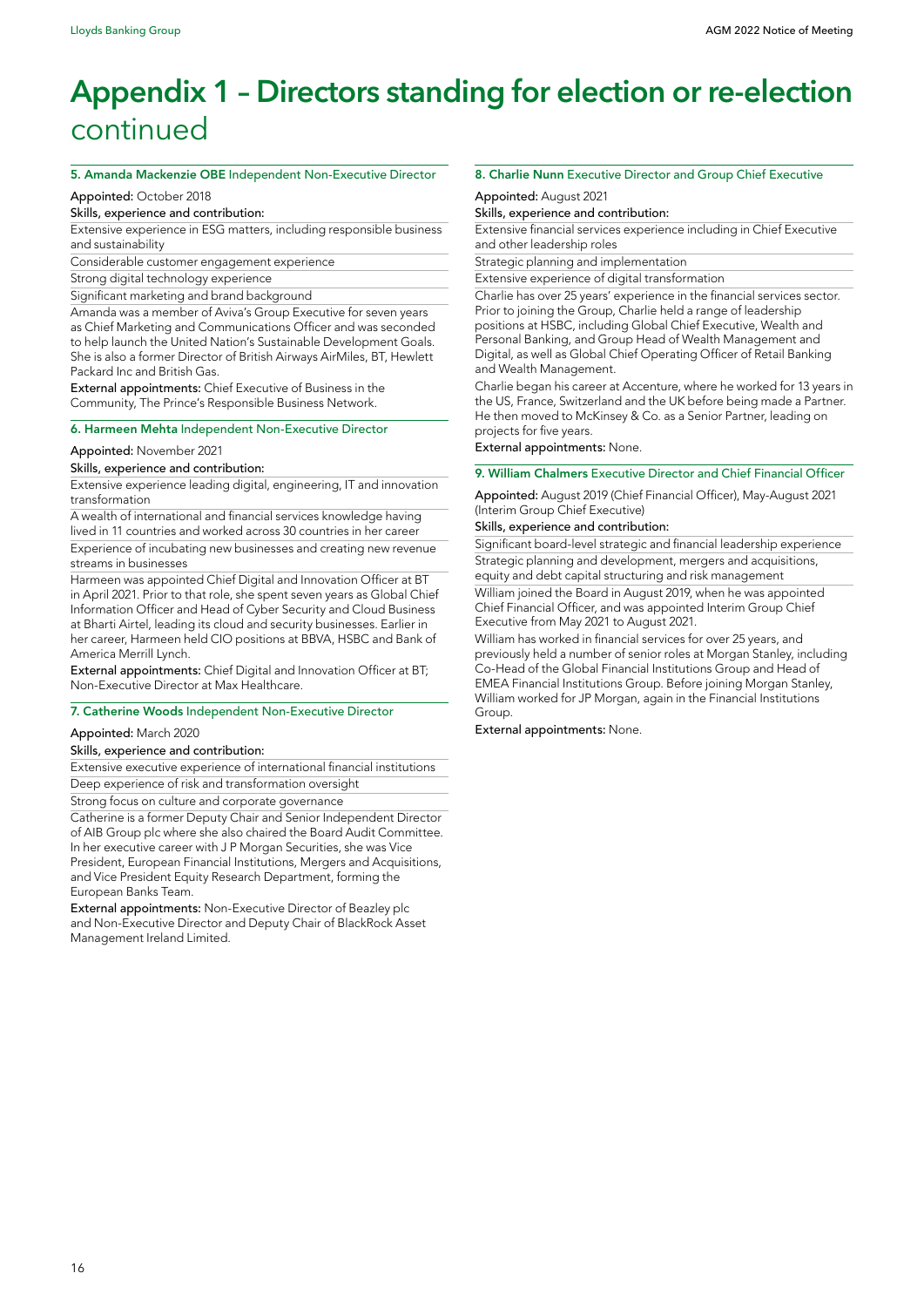# Appendix 2 – The principal features of the Lloyds Banking Group Share Incentive Plan (the 'SIP' or the 'Plan')

#### **Overview of the SIP**

The SIP is an all-employee plan that operates in accordance with qualifying requirements of HM Revenue & Customs and applicable tax legislation.

The SIP will continue to operate on its existing terms as summarised below, save only for being amended to permit its continued operation, on terms that the SIP shall provide that: The Plan may be operated until 12 May 2032, subject to such extension as the directors may determine with, for as long as required by the Investment Association guidelines, the approval by shareholders in a general meeting.

Under the SIP, three types of shares can be offered to employees based in the UK: free shares; partnership shares; and matching shares. The SIP rules contain all three elements, and the directors have power to decide which, if any, of them should be operated from time to time. The SIP operates in conjunction with a trust, which holds shares on behalf of employees.

### **Eligibility**

Executive directors and all employees of the Company and any subsidiaries designated by the directors as participating companies are eligible to join the SIP, if they are UK tax resident and have worked for the Company or a participating company for a qualifying period, which may not exceed 18 months, as determined by the directors. When the SIP is operated, all eligible employees must be invited to participate.

#### **Free shares**

The SIP provides for the award of free shares up to a maximum set by legislation to each eligible employee each year (currently £3,600 in each tax year).

Free shares must be held in trust for a period of between three and five years at the discretion of the Company. If a participant leaves employment with Lloyds Banking Group, shares will cease to be subject to the SIP. The directors may determine that if a participant leaves employment within three years of the award other than for a specified reason the free shares will be forfeited.

#### **Partnership shares**

The SIP provides for employees to be offered the opportunity to purchase shares out of monthly savings contributions from pre-tax salary of up to the maximum set by legislation (currently £1,500 in each tax year, or 10% of salary if less). The employees' contributions may be used to buy partnership shares immediately or accumulated for up to 12 months before they are used to buy shares. Where they are accumulated the price at which they are acquired will be determined by the directors as being either the price at the beginning or the end of the accumulation period or the lower of those prices. Partnership shares can be withdrawn from the SIP by the participant at any time.

#### **Matching shares**

The SIP provides that where employees buy partnership shares, they may be awarded additional shares by the Company on a matching basis, up to a maximum of two matching shares for each partnership share. Matching shares must be held in trust for a minimum of three years. The directors may determine that if a participant withdraws the corresponding partnership shares within three years, the linked matching shares will be forfeit. The directors may also determine that if the participant ceases to be employed within the minimum three-year period (or within such shorter period as the directors may decide) other than for a specified reason the matching shares will be forfeited.

#### **Dividends**

The SIP provides that the directors may permit any dividends paid on the free, partnership or matching shares to be re-invested in the purchase of additional shares, which must be held in the SIP for a period of three years.

#### **Voting rights**

Participants may be offered the opportunity to direct the trustees how to exercise the voting rights attributable to the shares held on their behalf.

#### **Dilution limits**

Commitments to issue new shares under the SIP may not, on any day, exceed 10% of the issued ordinary share capital of the Company in issue immediately before that day when added to the total number of ordinary shares which have been allocated in the previous 10 years under the SIP and any other employee share plan operated by the Company.

This limit does not include rights to shares which have lapsed or been surrendered. The limit includes any shares transferred out of treasury but only for as long as the Investment Association guidelines so require.

#### **Amendment provisions**

The directors have the power to amend the provisions of the SIP in any way, provided that the provisions relating to: the participants; the limits on the number of shares which may be issued under the SIP; the individual limit; the basis for determining a participant's entitlement to shares or cash under the SIP or the adjustments of awards in the event of a variation of capital; and the amendment rule, cannot be altered to the advantage of participants without prior approval of shareholders in general meeting (except for minor amendments to benefit the administration of the SIP, to take account of a change in legislation or to obtain or maintain favourable tax, exchange control or regulatory treatment for participants in the SIP or for the Company or any other members of Lloyds Banking Group).

The directors may, without shareholder approval, establish further plans based on the SIP, but modified to take account of overseas securities laws, exchange controls or tax legislation. Shares made available under such further plans will be treated as counting against any limits on individual or overall participation in the SIP.

#### **General**

Benefits under the SIP are not pensionable.